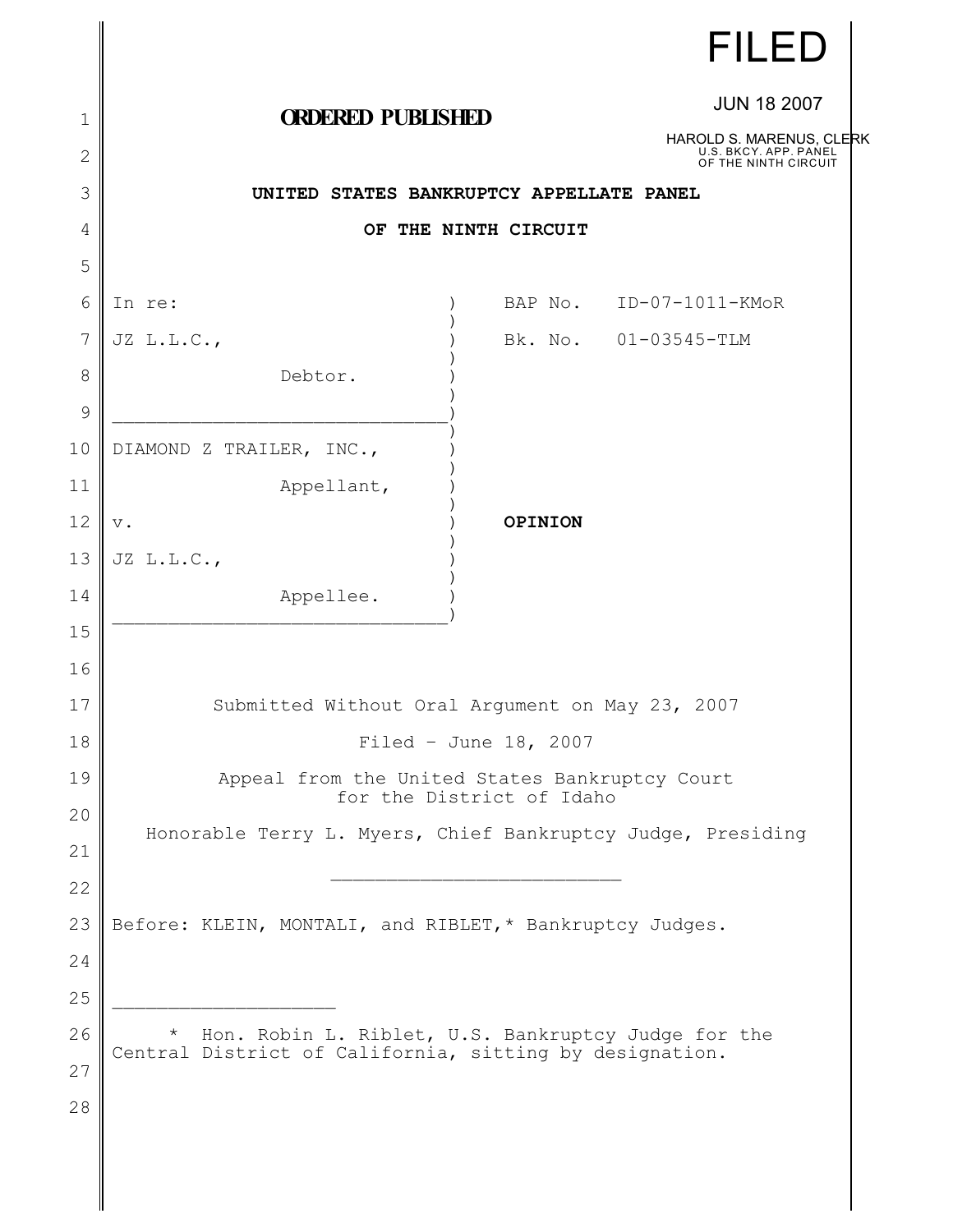1 KLEIN, Bankruptcy Judge:

2

21

22

3 4 5 6 7 8 9 We confront the puzzle of the status of an executory contract that was neither assumed nor rejected during a chapter 11 case in which there was a confirmed plan that did not involve transfers of property of the estate or creation of new entities. We conclude that the "ride through" doctrine developed under the former Bankruptcy Act retains vitality in chapter 11 cases when the debtor continues operating and does not change form.

10 11 12 13 14 15 16 17 18 19 20 After a chapter 11 case was closed, the reorganized debtor sued in state court to enforce a license that it had granted prepetition regarding the use of its manufacturing technology. The state court declined to act without a bankruptcy court ruling that the license, which had been neither assumed nor rejected during the chapter 11 case, remained in effect. The bankruptcy court ruled that the license contract survives under the "ride through" doctrine, that the debtor has standing to enforce the contract because all property of the estate vested in the debtor on confirmation, and that the reorganized debtor should not be judicially estopped. We AFFIRM.

## FACTS

23 24 25 In 1998, JZ L.L.C., dba Zehr Manufacturing ("JZ"), executed a Licensing Agreement with Diamond Z Trailer, Inc. ("Diamond Z"), which the parties agree is an executory contract.

26 27 28 JZ licensed Diamond Z to manufacture, promote, and sell the "Zehr HG 7000" horizontal grinder on an exclusive basis for five years, with two nonexclusive five-year extensions.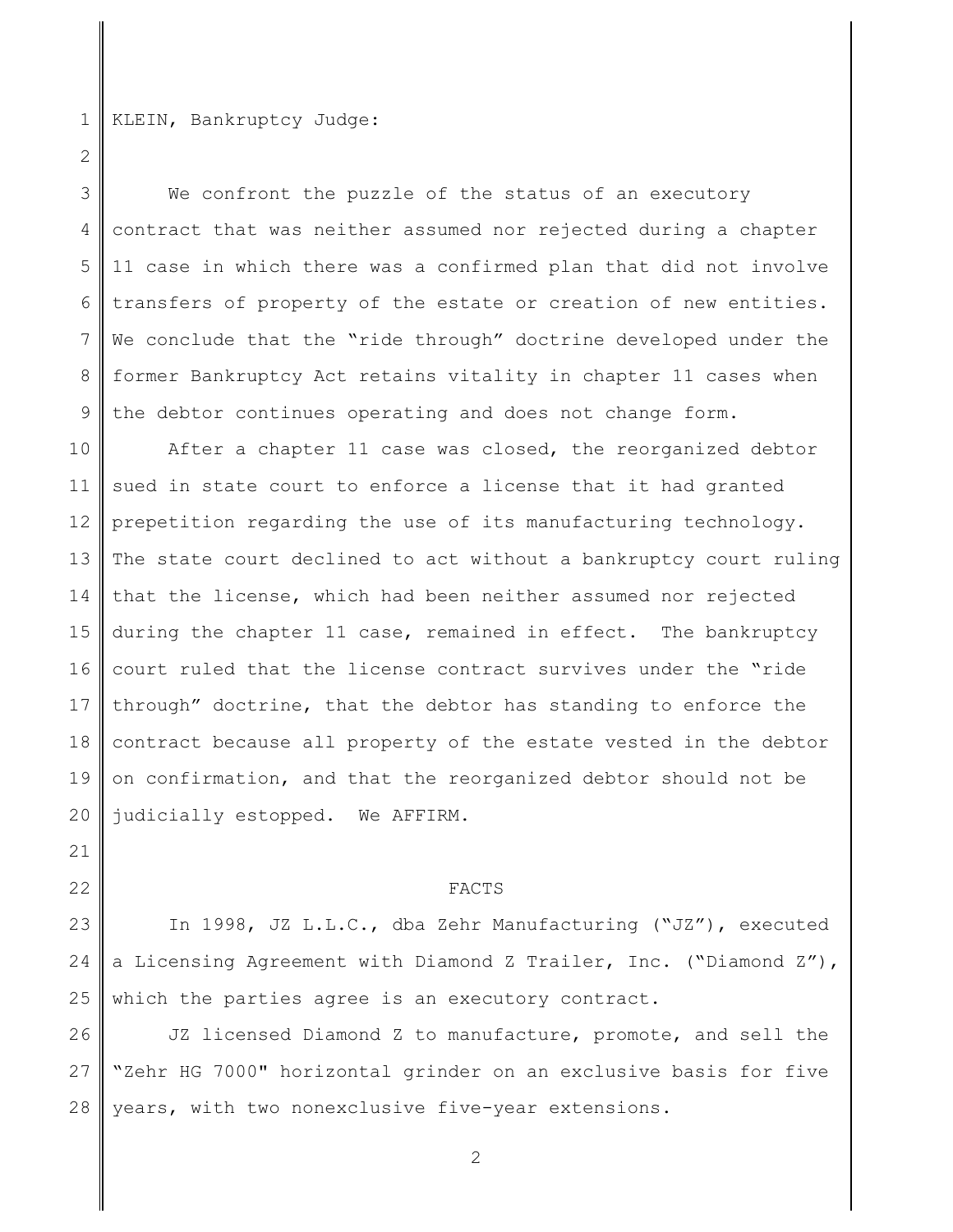1 2 3 4 5 The Licensing Agreement also contained a noncompetition clause prohibiting JZ from manufacturing and distributing the Zehr HG 7000 and preventing Diamond Z from developing, manufacturing, distributing, or selling rotogrinders and horizontal grinders except the Zehr HG 7000.

6 7 8 Diamond Z negotiated with JZ to acquire JZ's technology and inventory before, during, and after JZ's chapter 11 case that commenced in November 2001 and closed in April 2003.

9 10 11 12 13 JZ's bankruptcy schedules, disclosure statement, and plan of reorganization did not disclose the license, either as an asset or as an executory contract. Nor did JZ reveal that it had, and was continuing to have, negotiations with Diamond Z regarding the sale of its various rights and assets.

14 15 16 17 18 19 Diamond Z had actual knowledge of JZ's chapter 11 case despite not being scheduled or listed as a party to an executory contract. It did nothing to inform the court or the creditors of the situation. Nor did Diamond Z ask the court under 11 U.S.C. § 365(d)(2) to order JZ to determine within a specified time whether to assume or reject the Licensing Agreement.

20 21 22 23 24 JZ's chapter 11 plan did not contain a provision assuming or rejecting all executory contracts not previously dealt with. The plan was a simple reorganization in which JZ retained the property of the estate and did not change legal form. No property was transferred. There was no merger or consolidation.

25 26 27 28 The order confirming JZ's chapter 11 plan, which provided for 100 percent payment to creditors to be financed through future operations, was entered on January 16, 2003. The case was closed on April 14, 2003.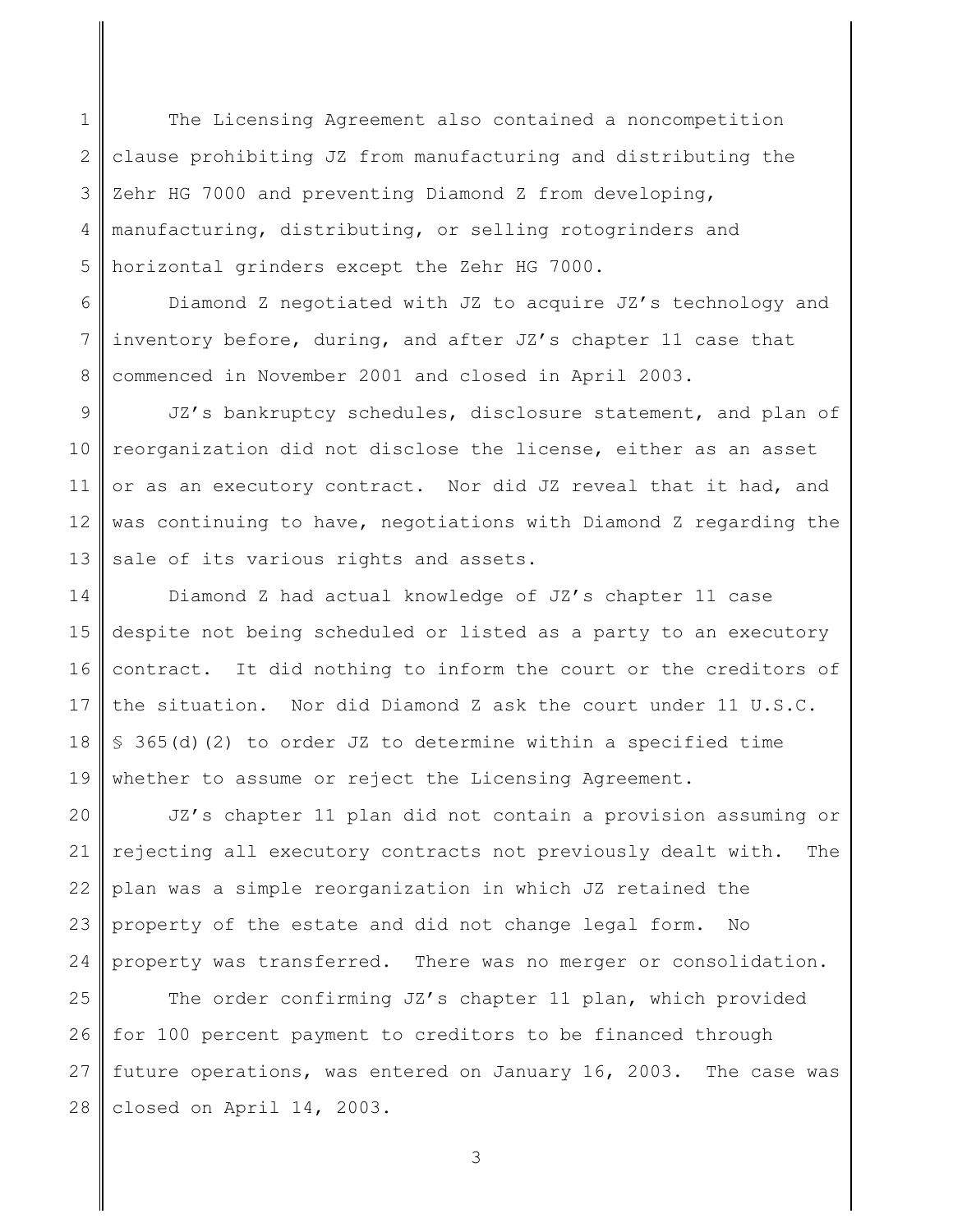1 2 After the fifth anniversary of the Licensing Agreement in 2003, the license became nonexclusive.

3 4 5 6 7 8 No agreement having been reached despite years of effort, JZ sued Diamond Z in Idaho state court on October 4, 2004 (JZ L.L.C. v. Diamond Z Trailer, Inc., No. CV-2004-10005), seeking a declaratory judgment that the Licensing Agreement was still in effect, an injunction, and damages arising from Diamond Z's manufacture of grinders in breach of the Licensing Agreement.

9 10 11 12 Diamond Z admitted it began producing its own horizontal grinder in June 2003 but asserted JZ lacks standing and should be judicially estopped from enforcing the Licensing Agreement because JZ omitted it from the schedules.

13 14 The state court deferred trial until after the bankruptcy court ruled on the bankruptcy issues raised by Diamond Z.

15 16 17 18 19 20 21 22 23 24 On September 20, 2006, the bankruptcy court reopened the JZ chapter 11 case and entertained JZ's Motion for Order Confirming Ride Through of Executory Contract-Licensing Agreement as a contested matter. Diamond Z contended that both the Licensing Agreement and the subsequent cause of action regarding that agreement remain property of JZ's bankruptcy estate as to which JZ lacks standing because they were not disclosed in JZ's bankruptcy schedules, disclosure statement, or plan of reorganization. Diamond Z also argued that JZ was judicially estopped from bringing the state court action.

25 26 27 28 The bankruptcy court ruled that: (1) JZ has standing; (2) despite the lack of disclosure, the Licensing Agreement "rode through" JZ's chapter 11 case and remained binding as between the original parties; (3) that the cause of action was not property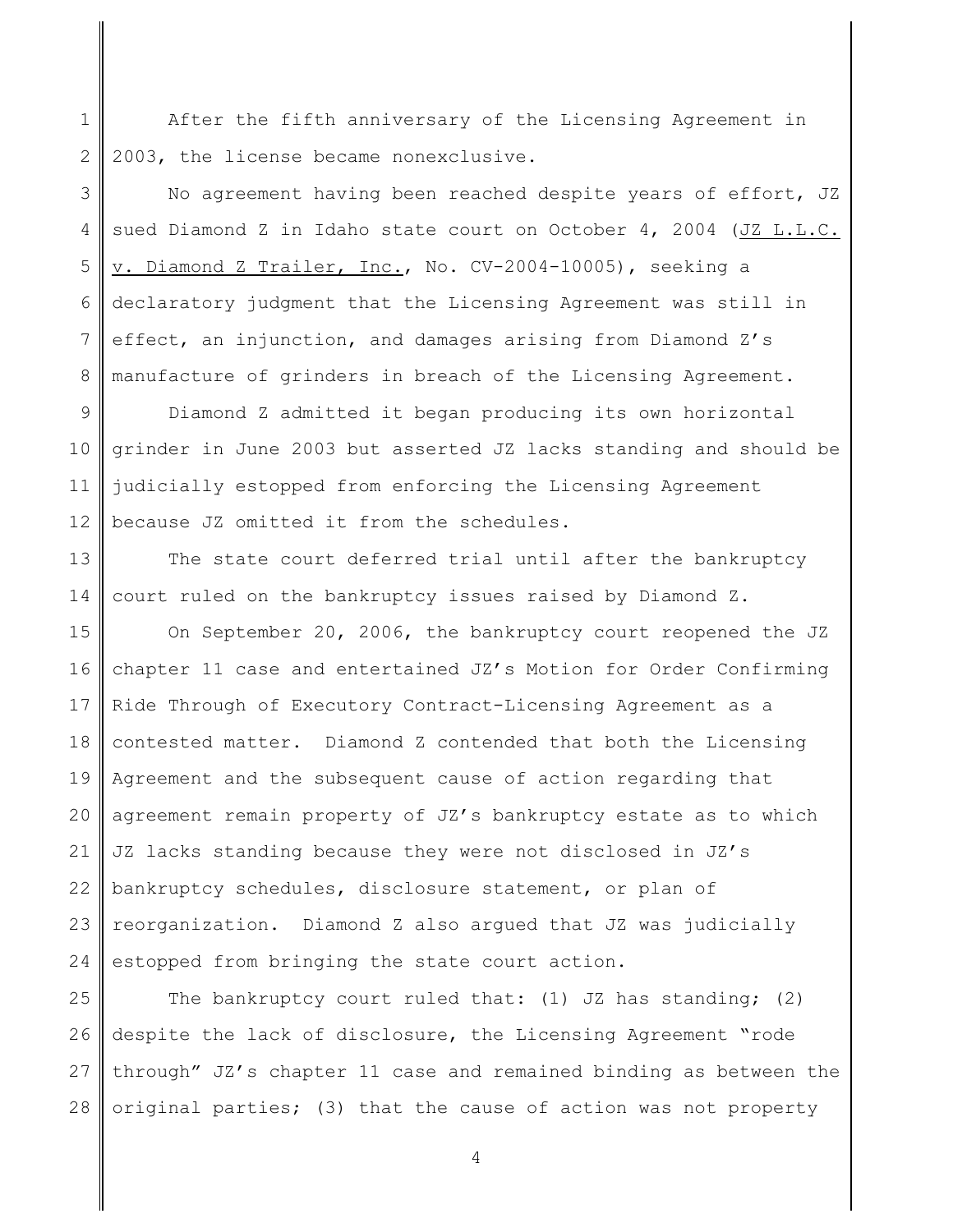1 2 3 4 5 6 7 8 9 10 11 12 13 14 15 16 17 18 19 20 21 22 23 24 25 26 27 28 of the estate because it accrued at Diamond Z's breach in June 2003 after the chapter 11 case was closed; and (4) that, while judicial estoppel appeared to be inappropriate under the facts, the ultimate determination belonged to the state court. An order granting JZ's motion was entered on January 12, 2007. This timely appeal ensued. JURISDICTION The bankruptcy court had jurisdiction via 28 U.S.C. § 1334. We have jurisdiction under 28 U.S.C.  $\frac{1}{5}$  158(a)(1). ISSUES (1) Whether JZ has standing to enforce an unscheduled executory contract. (2) Whether the undisclosed Licensing Agreement "rode through" JZ's bankruptcy. (3) Whether the state court cause of action remains property of the bankruptcy estate. (4) Whether JZ should be judicially estopped from prosecuting the state court cause of action. STANDARDS OF REVIEW We review findings of fact for clear error and issues of law de novo. Litton Loan Serv'g, LP v. Garvida (In re Garvida), 347 B.R. 697, 703 (9th Cir. BAP 2006). Decisions whether to invoke judicial estoppel are reviewed for abuse of discretion. Hamilton v. State Farm Fire & Cas. Co., 270 F.3d 778, 782 (9th Cir. 2001).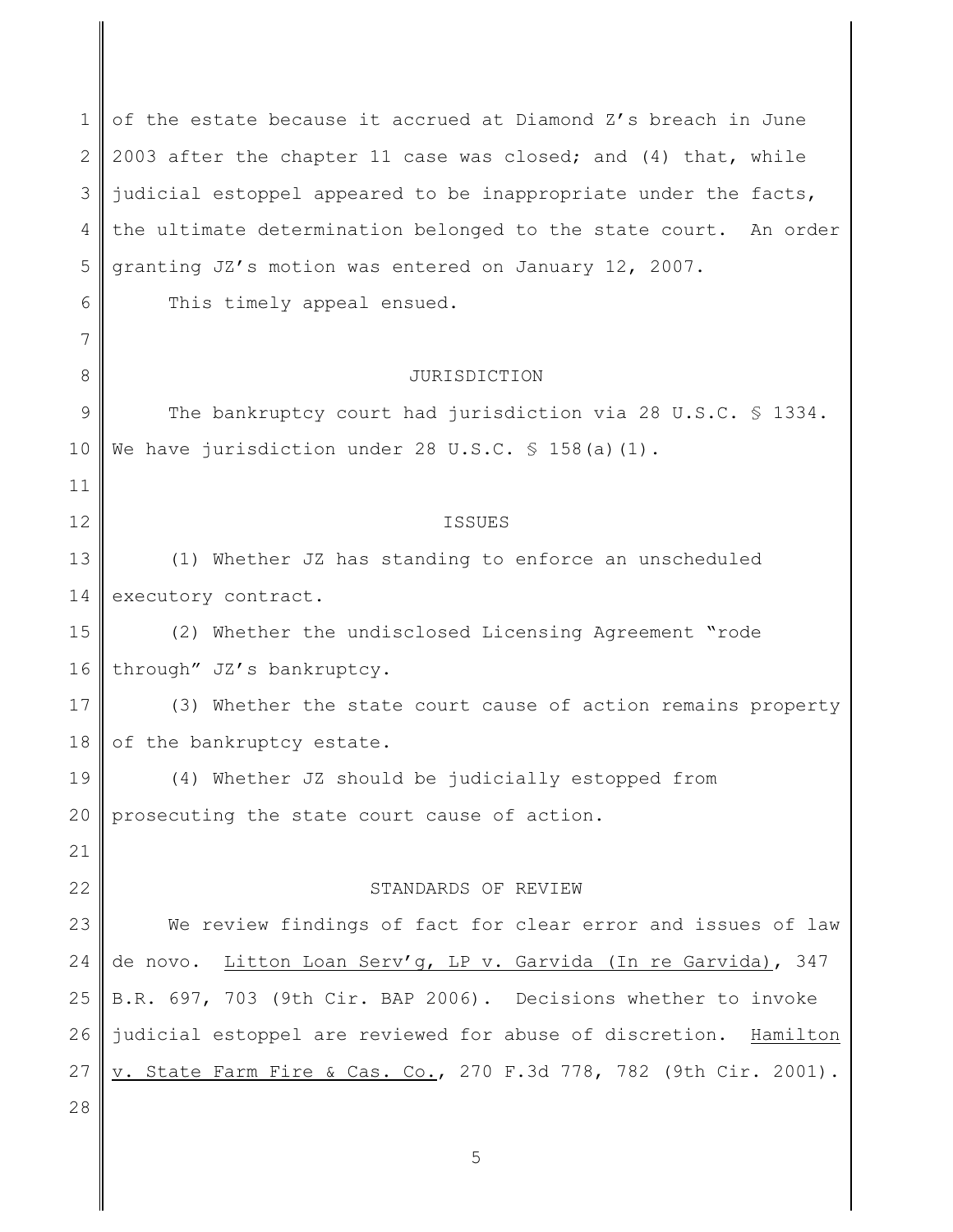## DISCUSSION

2 3 4 5 6 After dealing with the foundational problem of the obligation to prepare complete schedules, we explain why the chapter 11 debtor has post-bankruptcy standing that a chapter 7 debtor lacks and why the "ride through" doctrine applies here, whereupon the other issues resolve themselves.<sup>1</sup>

7 8 9 10 11 12 13 14 15 16 17 18 19 20 21 22 Context requires that we acknowledge the existence of a brooding presence looming over this appeal. Although there is no merit, for reasons we shall explain, to JZ's view that executory contracts need not be scheduled, there is also no question that Diamond Z, having negotiated with JZ during and after the chapter 11 case with full knowledge of the case and without informing the court or other creditors, is in poor position to display the "clean hands" necessary to invoke equity in order to exploit JZ's omission. The confirmed full payment plan, moreover, also makes it difficult to identify a victim who is complaining. Diamond Z does not speak for the creditors. Its protest that funds that should be directed to creditors are being used to sue Diamond Z is too incongruous to be persuasive, coming from one who could have revealed the Licensing Agreement to the court and the creditors on whose behalf it now tries to protest. We think Diamond Z doth protest too much.

23

1

- 24
- 25

26

<sup>27</sup> 28 Although this case arose before, and is not governed by, the provisions of Pub. L. No. 109-8 ("BAPCPA"), BAPCPA would not necessitate material changes in our analysis. United States Code citations are to the 2000 edition, unless otherwise indicated.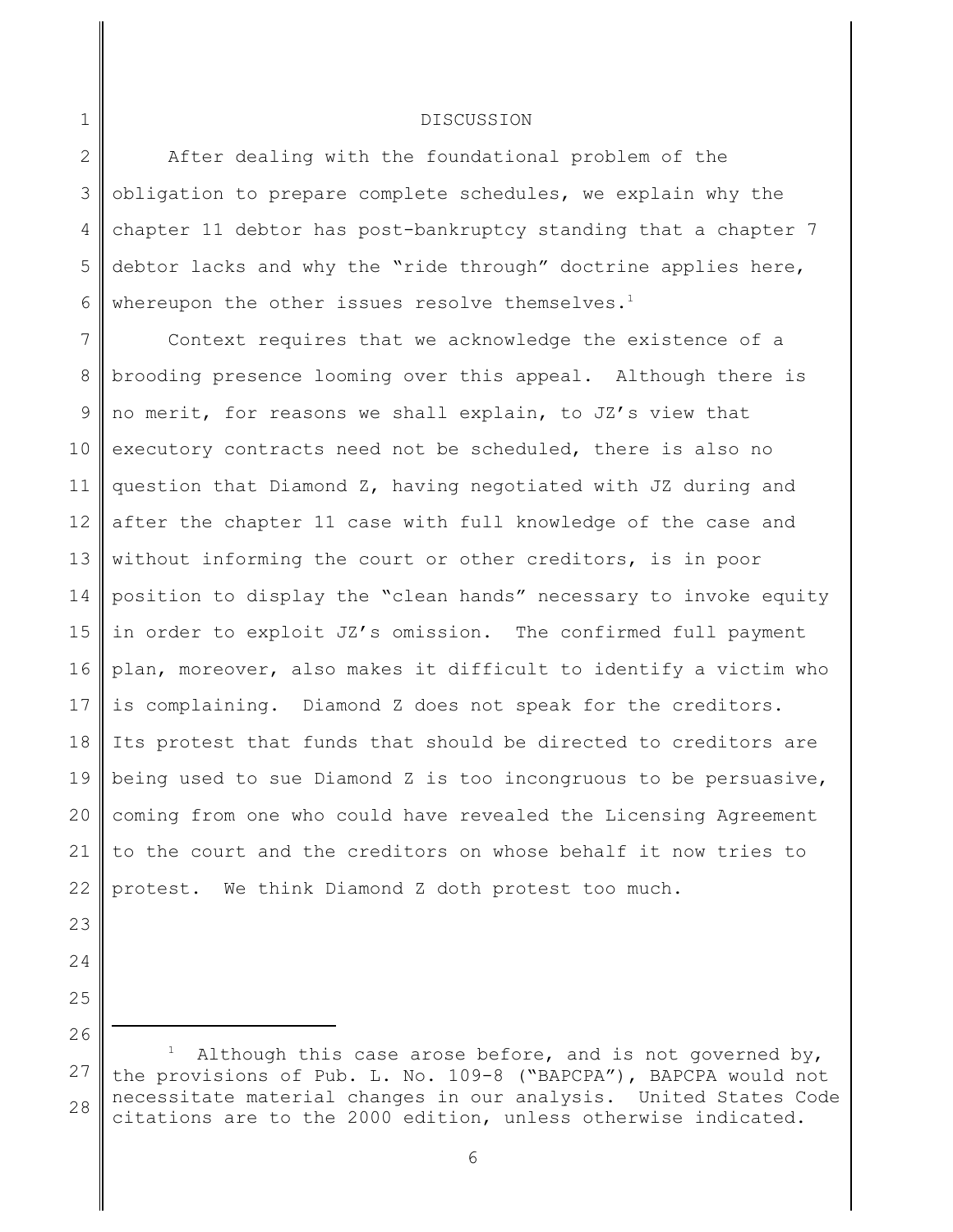2 3 4 5 The parties debate whether an executory contract is property of the estate as if that question is relevant to the preparation of schedules and to whether the Licensing Agreement was required to be scheduled. It is not relevant to either.

1

6 7 8 9 10 JZ was required to file schedules of assets and liabilities, a schedule of executory contracts and unexpired leases, and a statement of financial affairs, "prepared as prescribed by the appropriate Official Forms." Fed. R. Bankr. P. 1007(a).

11 12 13 Official Form 6, Schedule A ("Real Property"), requires the debtor to list "all real property in which the debtor has any legal, equitable, or future interest." All means all.

14 15 16 Official Form 6, Schedule B ("Personal Property"), requires the debtor to list "all personal property of the debtor of whatever kind." All means all.

17 18 19 20 21 22 Each of those schedules instructs that executory contracts and unexpired leases be listed on Official Form 6, Schedule G ("Executory Contracts and Unexpired Leases"), which requires listing of "all executory contracts and all unexpired leases of real or personal property" to include timeshare interests. All still means all.

23 24 25 26 27 28 It is settled that the debtor has a duty to prepare these bankruptcy schedules and statements "carefully, completely, and accurately" and bears the risk of nondisclosure. Cusano v. Klein, 264 F.3d 936, 946-49 (9th Cir. 2001), quoting In re Mohring 142 B.R. 389, 394 (Bankr. E.D. Cal. 1992), aff'd mem., 153 B.R. 601 (9th Cir. BAP 1993), aff'd mem., 24 F.3d 247 (9th

I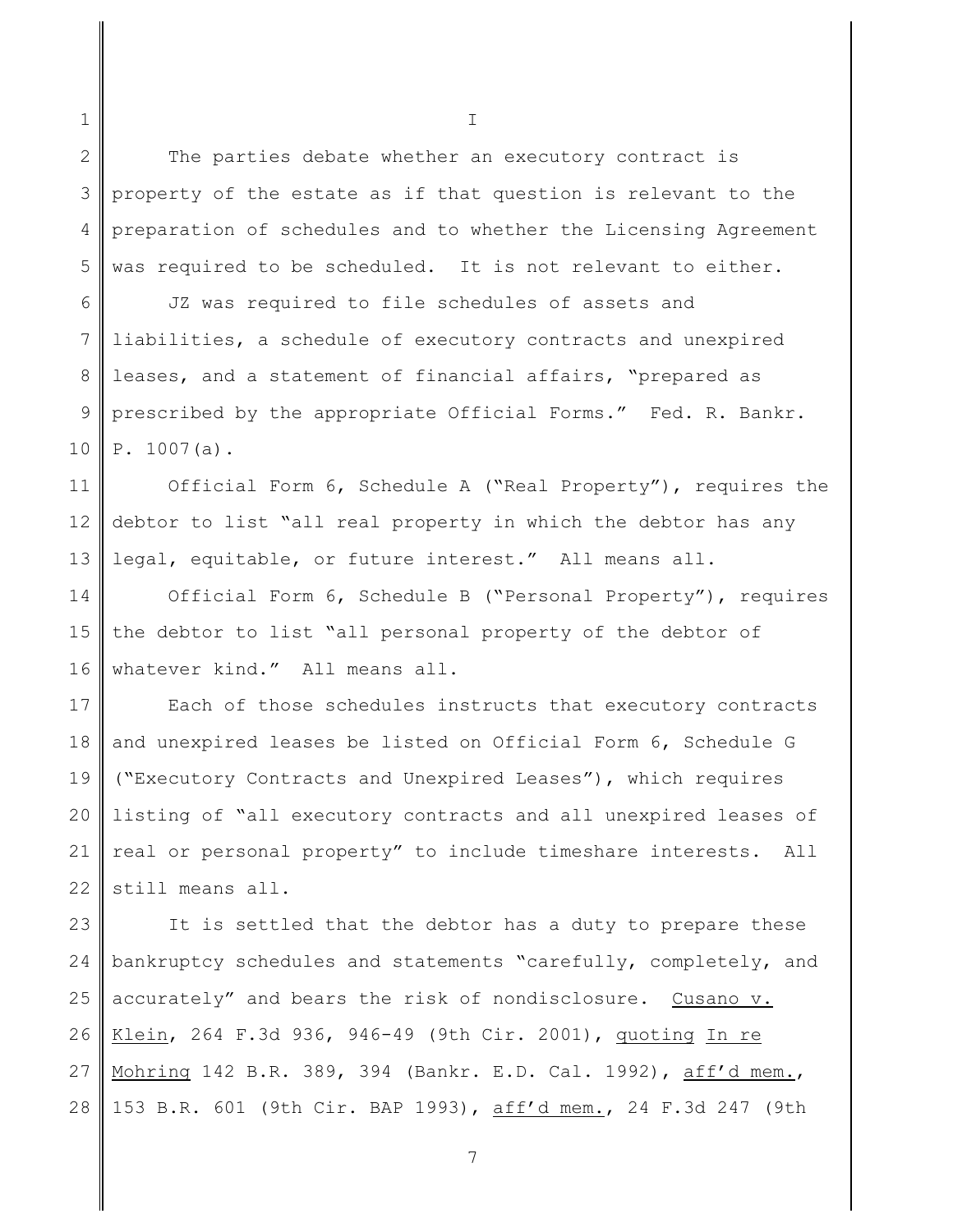1 2 3 Cir. 1994); Hay v. First Interstate Bank of Kalispell, N.A., 978 F.2d 555, 557 (9th Cir. 1992) (chapter 11 debtor, but not creditors, estopped from prosecuting omitted cause of action).

4 5 6 7 8 9 10 11 12 13 14 15 Every contract to which the debtor is party is encompassed by the scheduling obligation. A contract is either in the asset/liability category or in the executory contract category. For example, a contract that obliges a counterparty to pay the debtor \$10,000 per month for 10 years but as to which the debtor has no remaining duties is an asset and is not executory. To be sure, there may be perplexing questions of characterization when it comes to characterizing a contract as asset, liability, or executory. Answering such questions may require careful study of the particular contract and, in the end, may entail some guesswork. Nevertheless, every contract is required to appear somewhere on the schedules.

16 17 18 19 20 21 22 23 24 25 The assertion that only property of the estate need be scheduled is wrong. The concept of "property of the estate" is a fact-based legal conclusion to be decided by the court after the facts are reviewed by interested parties. The schedules require full, candid, and complete reporting of the facts, so that interested parties can be in a position to argue for or against the legal conclusion. A debtor who lists only those items that the debtor believes are "property of the estate" improperly truncates the creditor/trustee review process and usurps the role of the court.

26 27 28 Thus, regardless of whether the law is unsettled on the question whether and when a particular executory contract becomes property of the estate, an executory contract still must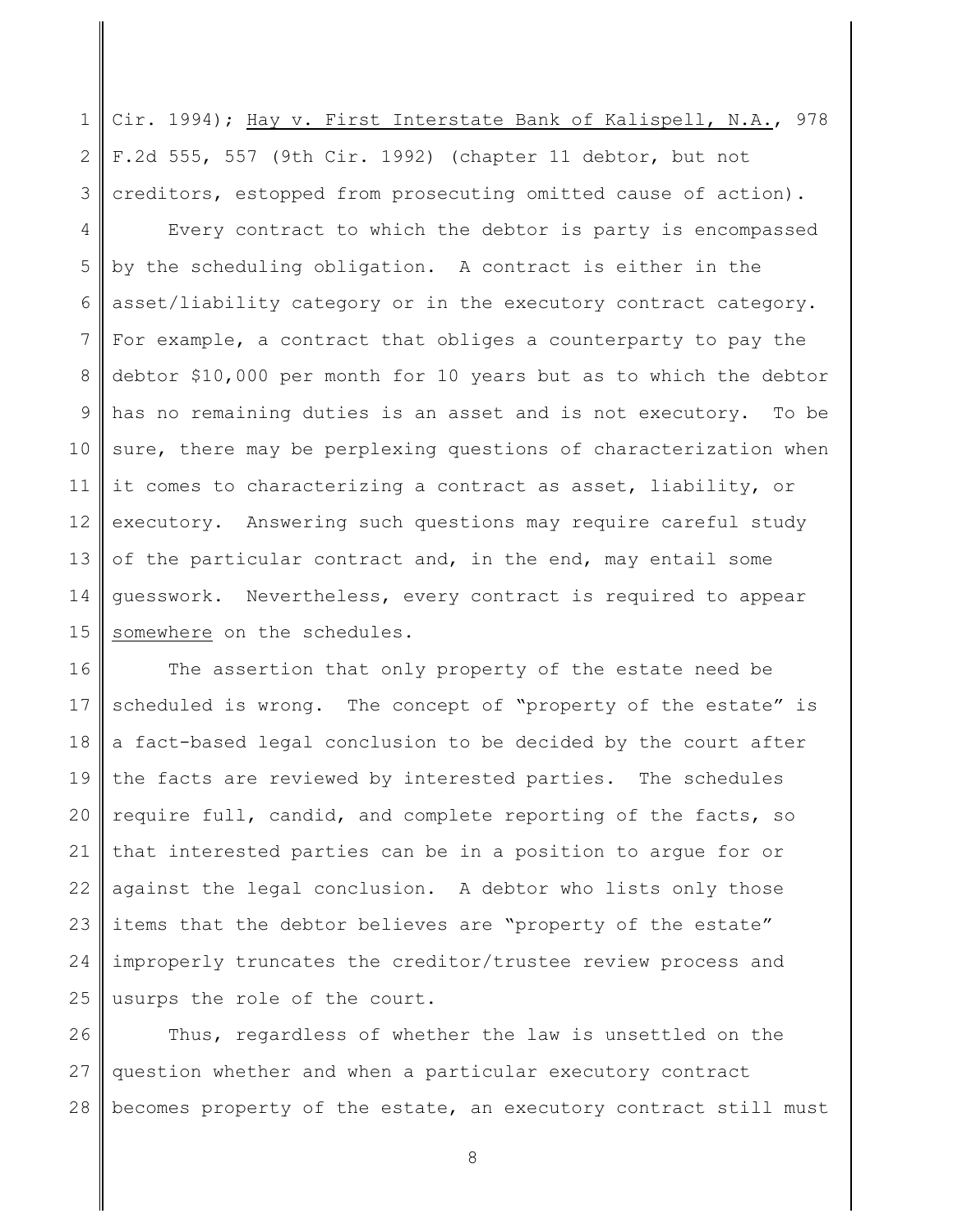1 2 be scheduled. In short, JZ has no conceivable excuse for not scheduling the Licensing Agreement.

3 4 5 6 Even though JZ has two strikes against it, Diamond Z's election to refrain from disclosing the Licensing Agreement to the court or creditors in the chapter 11 case leaves Diamond Z in the grandstand and not on the playing field.

7

8

12

13

II

9 10 11 Diamond Z's argument that JZ lacks standing because the unscheduled license is still property of the estate misconstrues the Bankruptcy Code, even if JZ unjustifiably omitted it.

A

14 15 16 17 The authority of a debtor over property of the estate after a trustee ceases to serve depends on whether the case is in chapter 7, on the one hand, or chapters 11, 12, or 13, on the other hand.

18 19 20 21 22 23 Although chapter 7 debtors usually do lack standing because they have no authority to control property of the estate at any time after the case is filed, chapter 11 debtors, acting in the capacity of debtor in possession performing the duties of the trustee, do have authority to control property of the estate before plan confirmation. 11 U.S.C. §§ 1101(1) & 1107.

24 25 26 27 28 Moreover, chapter 11 (and 12 and 13) debtors also have such authority after plan confirmation. Section 1141(b) vests all of the property of the estate, scheduled and unscheduled, in the debtor upon plan confirmation, unless the court or plan provides otherwise. 11 U.S.C. §§ 1141(b); see also, id. §§ 1227(b) &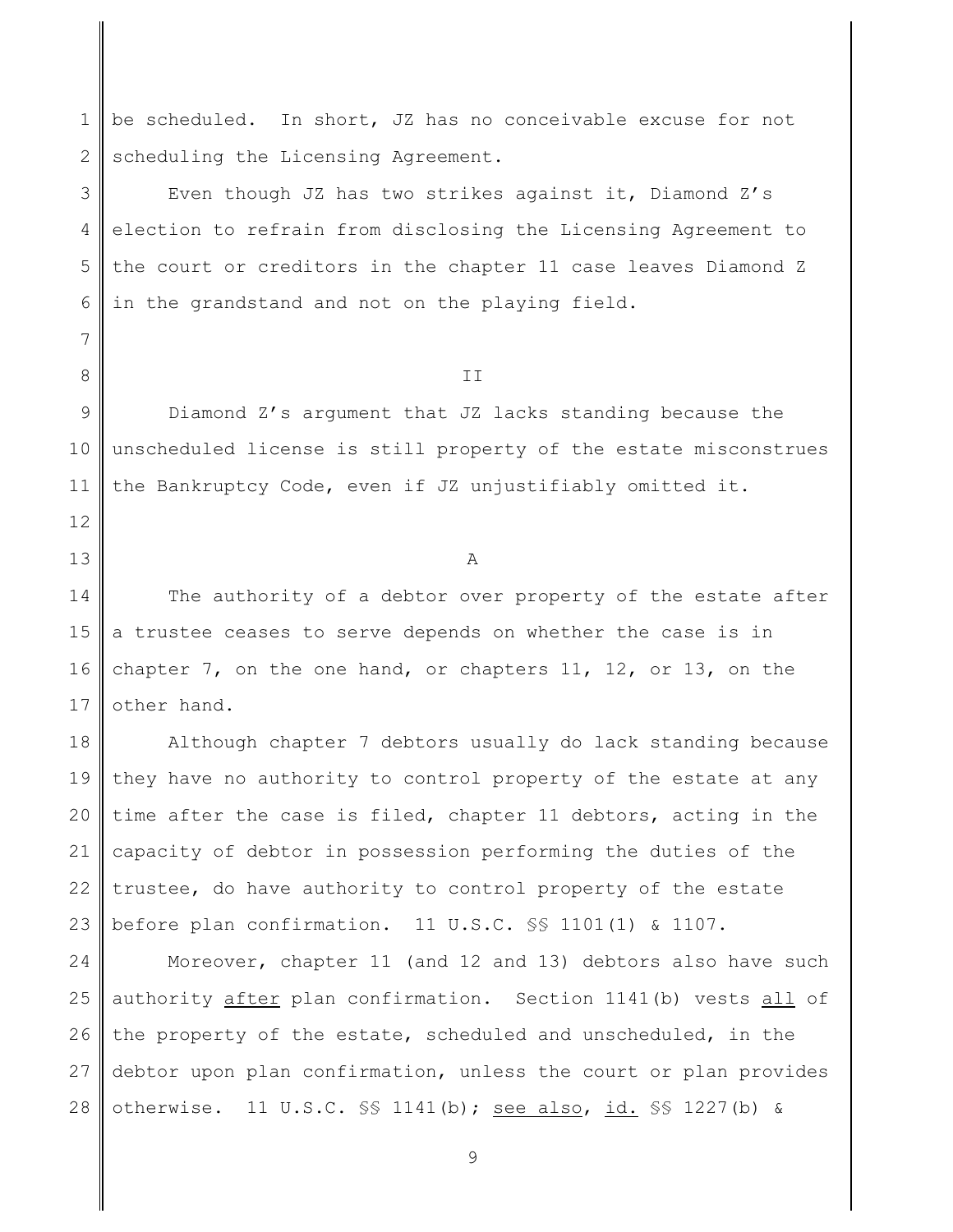1 2 3 1327(b). Hence, JZ, as a revested chapter 11 debtor, has standing to sue on causes of action that are property of the estate, subject, as will be seen, to equitable constraints.

4 5 6 7 8 9 10 11 12 13 JZ's standing is consistent with the general rule in 11 U.S.C. § 554(d) that property of the estate that is not scheduled and not otherwise administered before a case is closed is not abandoned to the debtor at the time of closing, but rather remains property of the estate — forever. 11 U.S.C. § 554(d); Cheng v. K & S Diversified Invs., Inc. (In re Cheng), 308 B.R. 448, 461 (9th Cir. BAP 2004), aff'd, 160 F. App'x 644 (9th Cir. 2005). Section 554(d) codifies the omitted property rule that dates back to the Supreme Court's decision in First Nat'l Bank v. Lasater, 196 U.S. 115, 119 (1905).<sup>2</sup>

14 15 16 17 18 The unscheduled property rule complements the rule that scheduled property not theretofore administered is "abandoned to the debtor and administered" as of the close of the case, unless the court orders otherwise. 11 U.S.C. § 554(c). Thus, upon closing and in the absence of a court order to the contrary,

19

20

21

The Lasater Court reasoned:

22 23 24 25 26 27 It cannot be that a bankrupt, by omitting to schedule and withholding from his trustee all knowledge of certain property, can, after his estate in bankruptcy has been finally closed up, immediately thereafter assert title to the property on the ground that the trustee had never taken any action in respect to it. If the claim was of value (as certainly this claim was according to the judgment below) it was something to which the creditors were entitled, and this bankrupt could not, by withholding knowledge of its existence, obtain a release from his debts and still assert title to the property.

28 Lasater, 196 U.S. at 119.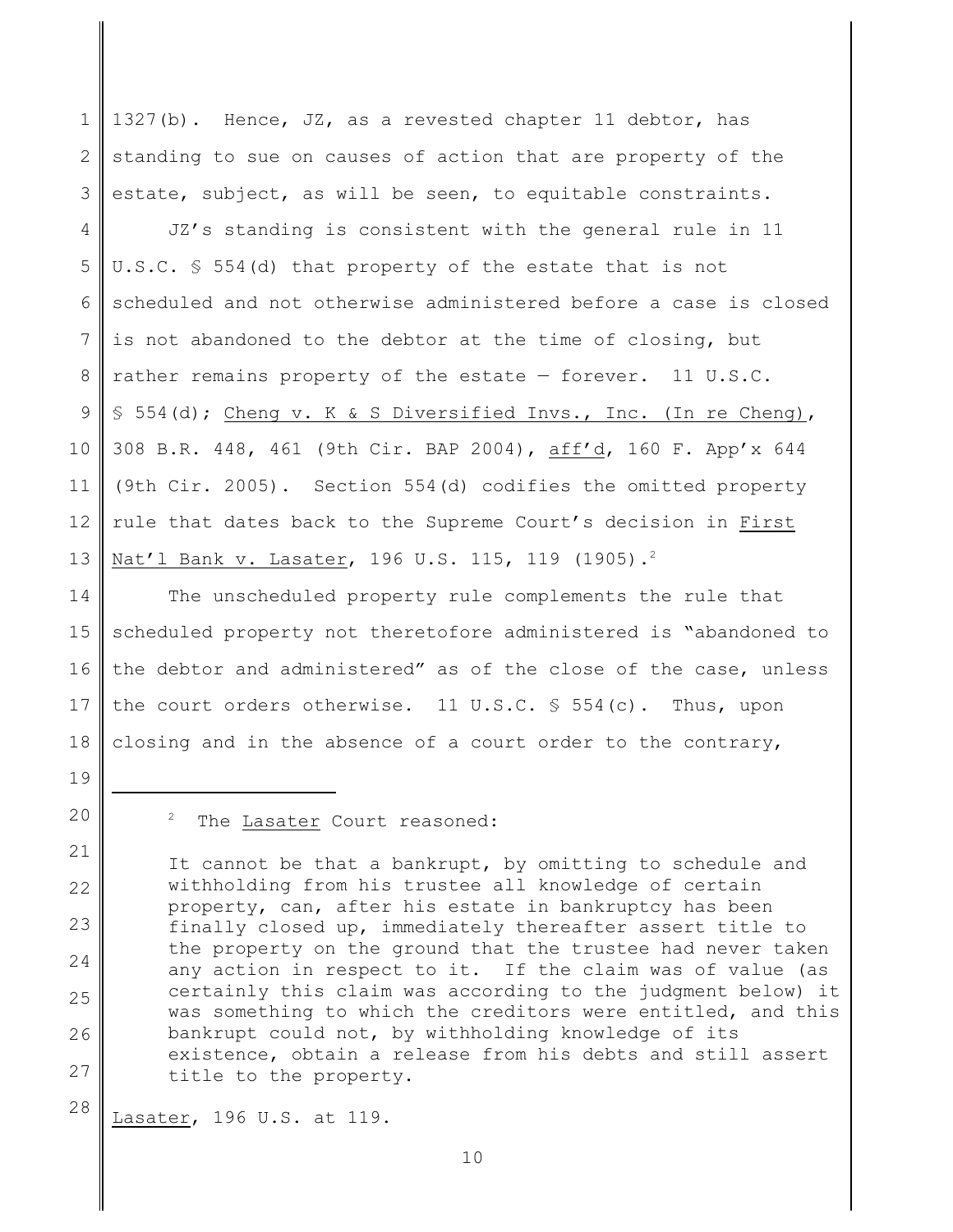1 2 3 4 property of the estate that was scheduled is abandoned to the debtor and ceases to be property of the estate, but, under § 554(d), unscheduled property of the estate remains property of the estate after the case is closed.

5 6 7 8 9 10 11 12 13 Section 554(d) prompts the question of who controls property of the estate remaining after the case is closed. In chapter 7, the answer is nobody. The trustee ceases to serve when the case closes. See 11 U.S.C. § 350(a). Since no Bankruptcy Code provision authorizes a chapter 7 debtor to control property of the estate that remains in such status by virtue of  $\S$  554(d), the debtor lacks standing, and nobody is left to take the helm. In short, the chapter 7 estate after closing is a rudderless ship.

14 15 16 17 A closed chapter 7 case may be reopened and a trustee appointed when it becomes appropriate to deal with property of the estate. 11 U.S.C.  $\frac{1}{5}$  350(b); Fed. R. Bankr. P. 5010.<sup>3</sup> This typically occurs when undisclosed property surfaces or a state

18

19

20

21

24

 $3$  Section 350(b) provides:

(b) A case may be reopened in the court in which such case was closed to administer assets, to accord relief to the debtor, or for other cause.

22 11 U.S.C. § 350(b).

23 Rule 5010 implements § 350(b):

25 26 27 28 A case may be reopened on motion of the debtor or other party in interest pursuant to § 350(b) of the Code. In a chapter 7, 12, or 13 case a trustee shall not be appointed by the United States trustee unless the court determines that a trustee is necessary to protect the interests of creditors and the debtor or to insure efficient administration of the estate.

Fed. R. Bankr. P. 5010.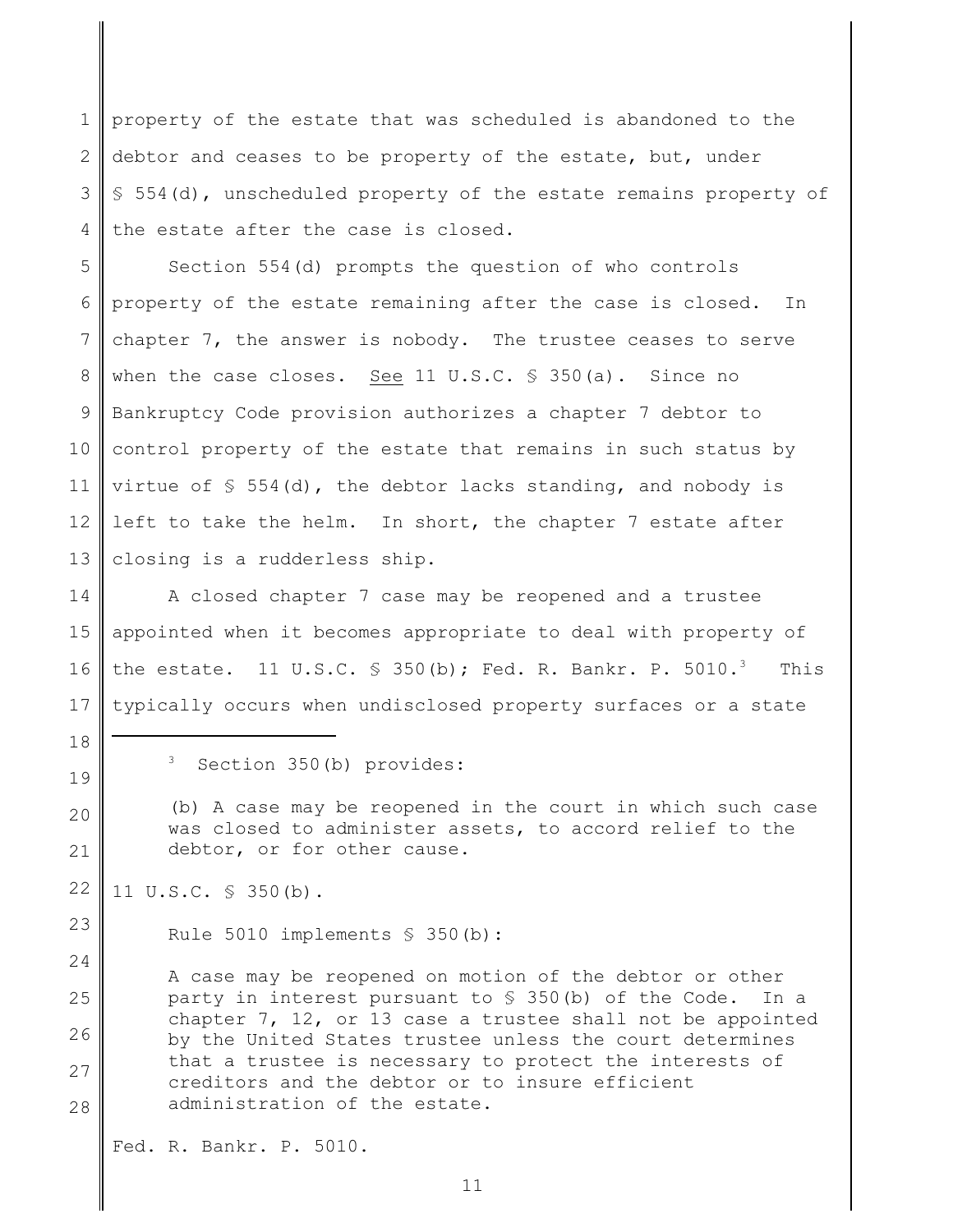1 2 3 4 5 court realizes that a cause of action is being prosecuted by a chapter 7 debtor who is not the real party in interest.  $E.q.,$ Wood v. Household Fin. Corp., 341 B.R. 770, 773-74 (W.D. Wash. 2006); Arkison v. Ethan Allen, Inc., P.3d , , 2007 WL 1574839, slip op. at \*3-\*4 (Wash. 2007) (en banc).

6 7 8 9 10 11 12 13 14 15 16 17 The § 554(d) problem is not so acute in chapter 11 (and 12 and 13) cases because there is no rudderless ship. Regardless of whether scheduled, all property of the estate vests in the debtor upon plan confirmation: "[e]xcept as otherwise provided in the plan or the order confirming the plan, the confirmation of a plan vests all of the property of the estate in the debtor." 11 U.S.C.  $\frac{15}{1141(b)}$ . This was a material change from the predecessor provision that applied to chapter XI of the former Bankruptcy Act. Cases under former chapter XI did present the rudderless ship problem because only "property dealt with" in a plan or arrangement revested. Bankruptcy Act  $\S$  70(i), 11 U.S.C.  $\S$  110(i) (1976).<sup>5</sup>

18 19

23

24

Under the Bankruptcy Code, since vesting occurs at the time

 $5$  Bankruptcy Act  $$ 70(i)$  provided:

25 26 27 28 (i) Upon the confirmation of an arrangement or plan, or at such later time as may be provided by the arrangement or plan, or in the order confirming the arrangement or plan, the title to the property dealt with shall revest in the bankrupt or debtor, or vest in such other person as may be provided by the arrangement or plan or in the order confirming the arrangement or plan.

Bankruptcy Act § 70(i), 11 U.S.C. § 110(i) (1976).

<sup>20</sup> 21 22  $4$  The provision is repeated in identical language in chapters 12 and 13. 11 U.S.C. §§ 1227(b), 1327(b). Revesting is not relevant to chapter 9 because there is no property of the estate in chapter 9, nor does § 554 apply in chapter 9. 11 U.S.C. §§ 901(a) & 902(1).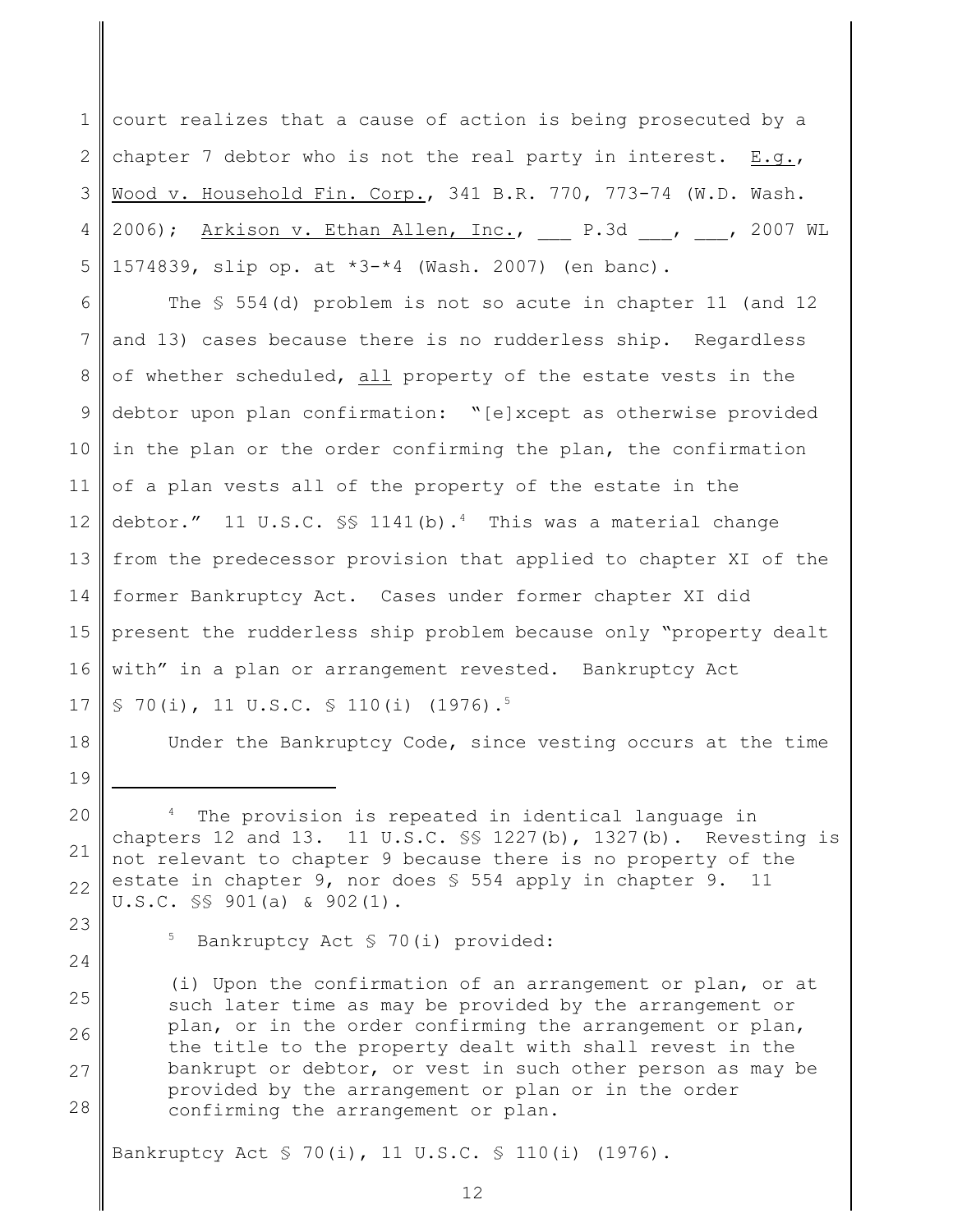1 2 3 4 5 of plan confirmation, which is always before a chapter 11 case closes, and applies to "all of the property of the estate," including unscheduled property, the § 554(d) problem does not generate a lacuna in which there is nobody with authority to control property of the estate.

6 7 8 9 10 11 12 13 14 15 16 The effect of presumptively vesting all of the property of the estate in the chapter 11 (or 12, or 13) debtor upon plan confirmation means that decisions holding that chapter 7 debtors lacks standing to sue on a claim owned by the estate are limited to chapter 7 cases and to those chapter 11 (and 12 and 13) cases in which the plan or the order confirming the plan alters the  $$1141(b)$  (or  $$1227(b)$  or  $$1327(b)$ ) vesting rule. When property of the estate has been vested in the debtor, it cannot be said that the chapter 11 debtor has no standing after the case is closed. It follows that JZ has authority to control estate property and, hence, has standing.

17 18 19 20 21 22 23 24 25 26 27 28 The Ninth Circuit decision in Cusano does not compel a contrary conclusion regarding  $$ 1141(b)$ . Cusano, which imposes a result consistent with prior circuit precedent imposing judicial estoppel in the same chapter 11 unscheduled property situation, does not squarely hold that undisclosed assets do not vest in the debtor pursuant  $\S$  1141(b). Several reasons confirm that Cusano is not a § 1141(b) decision. First, although § 1141(b) was mentioned at the beginning of the Cusano analysis, it disappeared from the ensuing discussion. That mention of  $\frac{1}{2}$  1141(b) was incorrect, stating that such vesting is "unique to Chapter 11" when there are identical provisions at  $\S$  1227(b) and 1327(b). Cusano, 264 F.3d at 945. Nor did the court of appeals grapple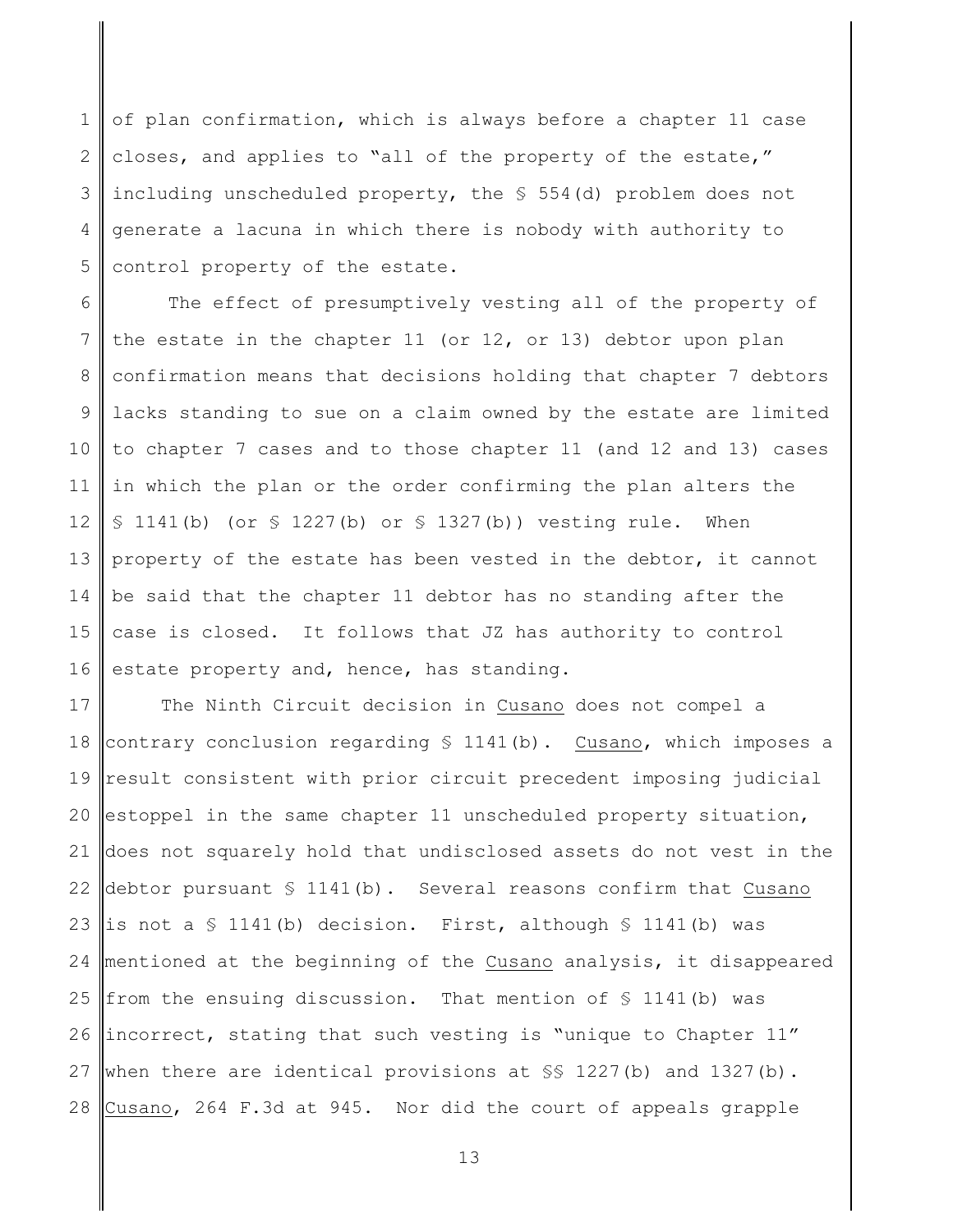1 2 3 4 5 6 7 with the implications of  $\frac{1141}{b}$ . None of the three decisions cited in Cusano dicta for the proposition that unscheduled property did not "revert" involves chapter 11 or  $\S$  1141(b).  $\delta$  No direct holding was made regarding § 1141(b), there is no legal reasoning regarding  $\S$  1141(b), and the question is too important to the structure of bankruptcy to be regarded as having been inadvertently or indirectly decided.

8 9 10 As we suggest in the next section, Cusano, when construed in light of Ninth Circuit precedent, is a judicial estoppel decision that reaches a result fully consistent with circuit precedent.

B

11

12

20

13 14 15 16 17 18 19 Section 1141(b) vesting does not mean that a debtor necessarily has unfettered control over property of the estate. It neither authorizes nor condones mischief, such as omitting to schedule property. For that reason, equitable constraints may be imposed in order to preserve the integrity of the system. In principle, the full panoply of equitable remedies, from constructive trust through equitable and judicial estoppel, are

<sup>21</sup> 22 23 24 25 26 27 28  $6$  Without attempting to explain how the assertion meshes with  $\frac{1141(b)}{b}$ , Cusano asserts, citing three cases, that unscheduled property "did not revert to Cusano." Cusano, 264 F.3d at 945-46. Two chapter 7 cases are cited, where the assertion is correct for the reasons described above. Hutchins v. IRS, 67 F.3d 40, 43 (3d Cir. 1995) (ch. 7); Vreugdenhill v. Navistar Int'l Transp. Co., 950 F.2d 524, 526 (8th Cir. 1991) (ch. 7). The third case was a decision under Bankruptcy Act chapter XI to which different statutory language ("property dealt with [in the plan] shall revest in the bankrupt or debtor," not "all of the property of the estate") applied — the omitted property was not "dealt with" in the relevant plan. Stein v. United Artists Corp., 691 F.2d 885, 890 (9th Cir. 1982) (Bankruptcy Act § 70(i), 11 U.S.C. § 110(i) (1976)).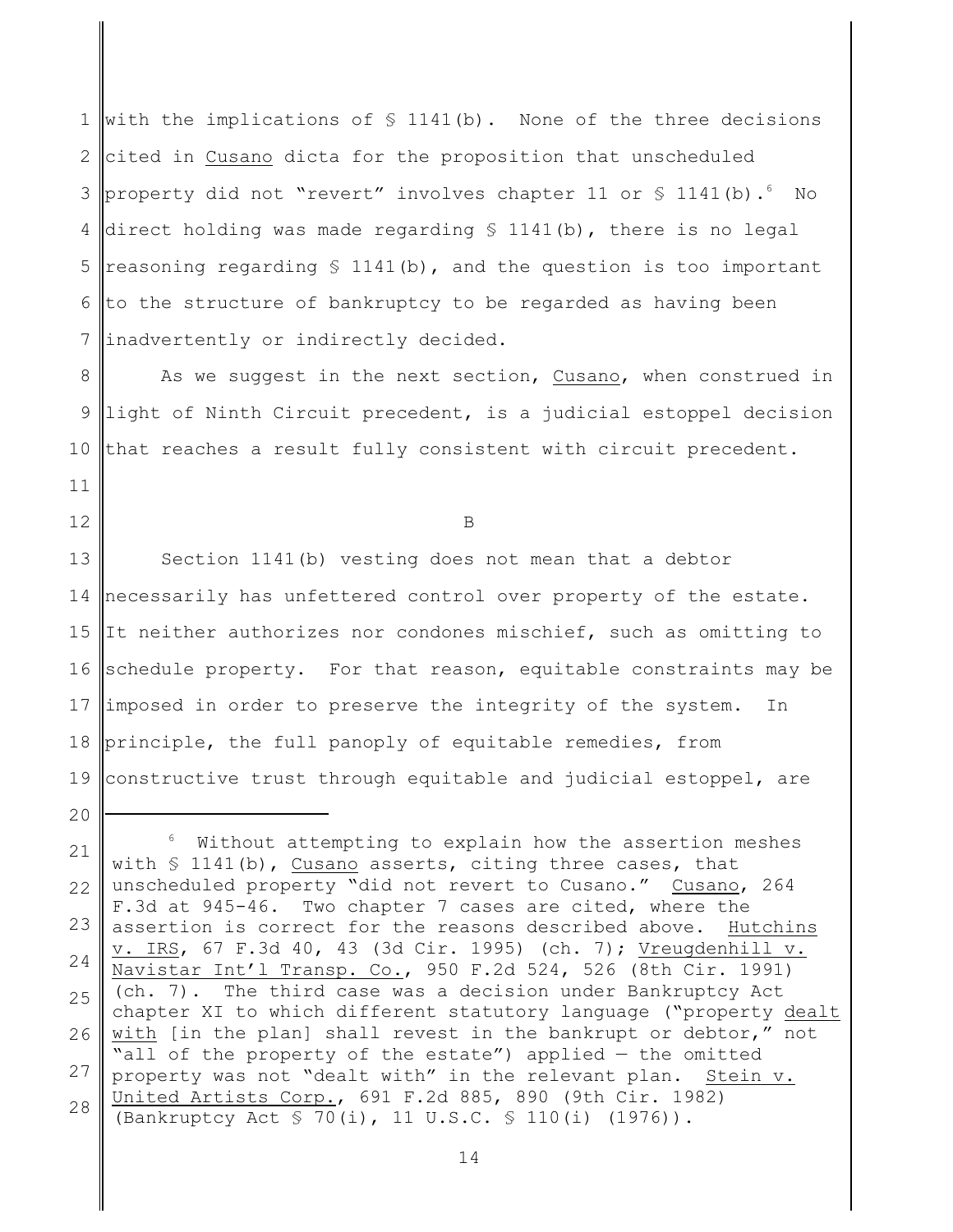1 available to assure that debtors do not overreach.

2 3 4 5 6 7 8 9 In Hay, the Ninth Circuit invoked judicial estoppel to block a revested chapter 11 debtor from prosecuting a cause of action that should have been disclosed before plan confirmation. Hay, 978 F.2d at 557. Consistent with the distinction between misbehaving debtor and victim creditors emphasized in Lasater, $^7$ it reasoned that the omitted cause of action belonged to the creditors and could be prosecuted by the creditors, who were the real economic victims of the omission. Id.

10 11 12 13 14 15 16 17 18 19 20 Judicial estoppel is a flexible equitable doctrine based on the estoppel of inconsistent positions in which a litigant who has obtained one advantage through the court by taking a particular position is not thereafter permitted to obtain a different and inconsistent advantage by taking a different position. New Hampshire v. Maine, 532 U.S. 742, 749-51 (2001); Hamilton, 270 F.3d at 782-85; Rissetto v. Plumbers & Steamfitters Local 343, 94 F.3d 597, 600-01 (9th Cir. 1996); Russell v. Rolfs, 893 F.2d 1033, 1037 (9th Cir. 1990); Alary Corp. v. Sims (In re Assoc'd Vintage Group, Inc.), 283 B.R. 549, 566 (9th Cir. BAP 2002).

21

In the case of omitted assets in bankruptcy, the initial

22

25

26

27

23 24 Lasater's emphasis on the importance of the creditors' rights in an omitted cause of action warrants repetition:

If the claim was of value (as certainly this claim was according to the judgment below) it was something to which the creditors were entitled, and this bankrupt could not, by withholding knowledge of its existence, obtain a release from his debts and still assert title to the property.

28 Lasater, 196 U.S. at 119.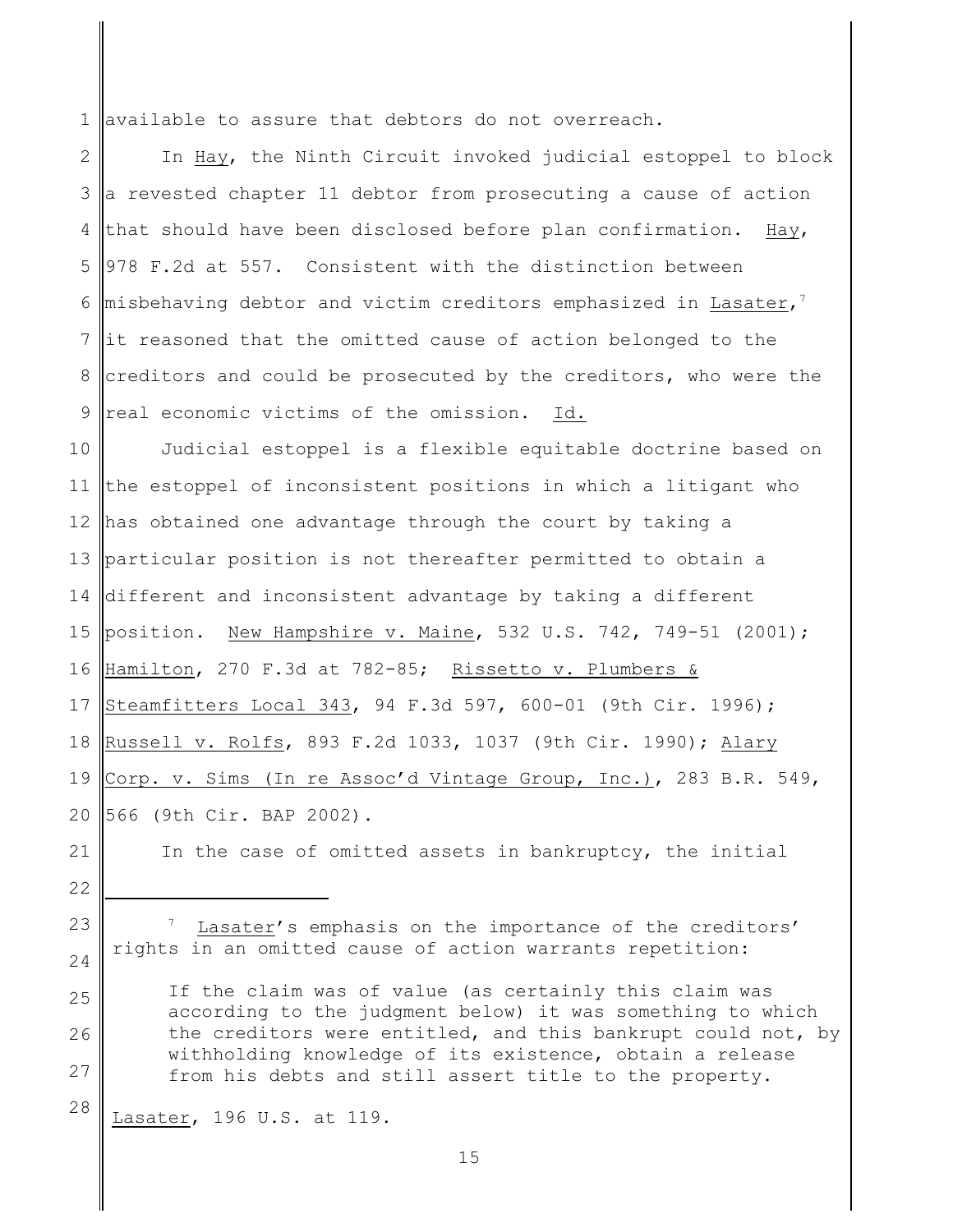1 2 3 4 5 6 7 8 9 10 11 position is that there is no asset, the later inconsistent position is that there is an asset. The debtor need only have gained some advantage through the court's acceptance of the initial position, such as plan confirmation or grant of discharge. Since the existence of assets and their value is integral to plan confirmation, the implied representation that an asset does not exist (i.e., the omitted asset) or is of low value (i.e., the materially undervalued asset) may be sufficiently material that the court cannot in good conscience permit the debtor to take a contrary position in subsequent litigation. Hay, 978 F.2d at 557; cf. Cusano, 264 F.3d at 946-49.

12 13 14 15 16 17 18 19 20 21 Each situation, however, needs to be evaluated on its own facts, with remedies fashioned in a way that does not punish innocent bystanders. As the Ninth Circuit implicitly recognized in Hay, the danger inherent in estopping the debtor is that one may inappropriately punish creditors. If the debtor is not permitted to liquidate property that remains property of the estate, then creditors are potentially doubly punished: first, when the asset is omitted; and, second, when there is an estoppel from pursuing the asset. One should not become so angry at a debtor that a creditor is taken out and shot.

22 23 24 25 26 27 28 In response to this concern, the Ninth Circuit took care to note in Hay that the creditors might be authorized to prosecute the undisclosed cause of action as to which the debtor was estopped. Hay, 978 F.2d at 557. Another possibility by way of equitable remedy would be to condition permission for the debtor to prosecute an omitted cause of action on the proceeds being held in constructive trust for creditors. If the terms of the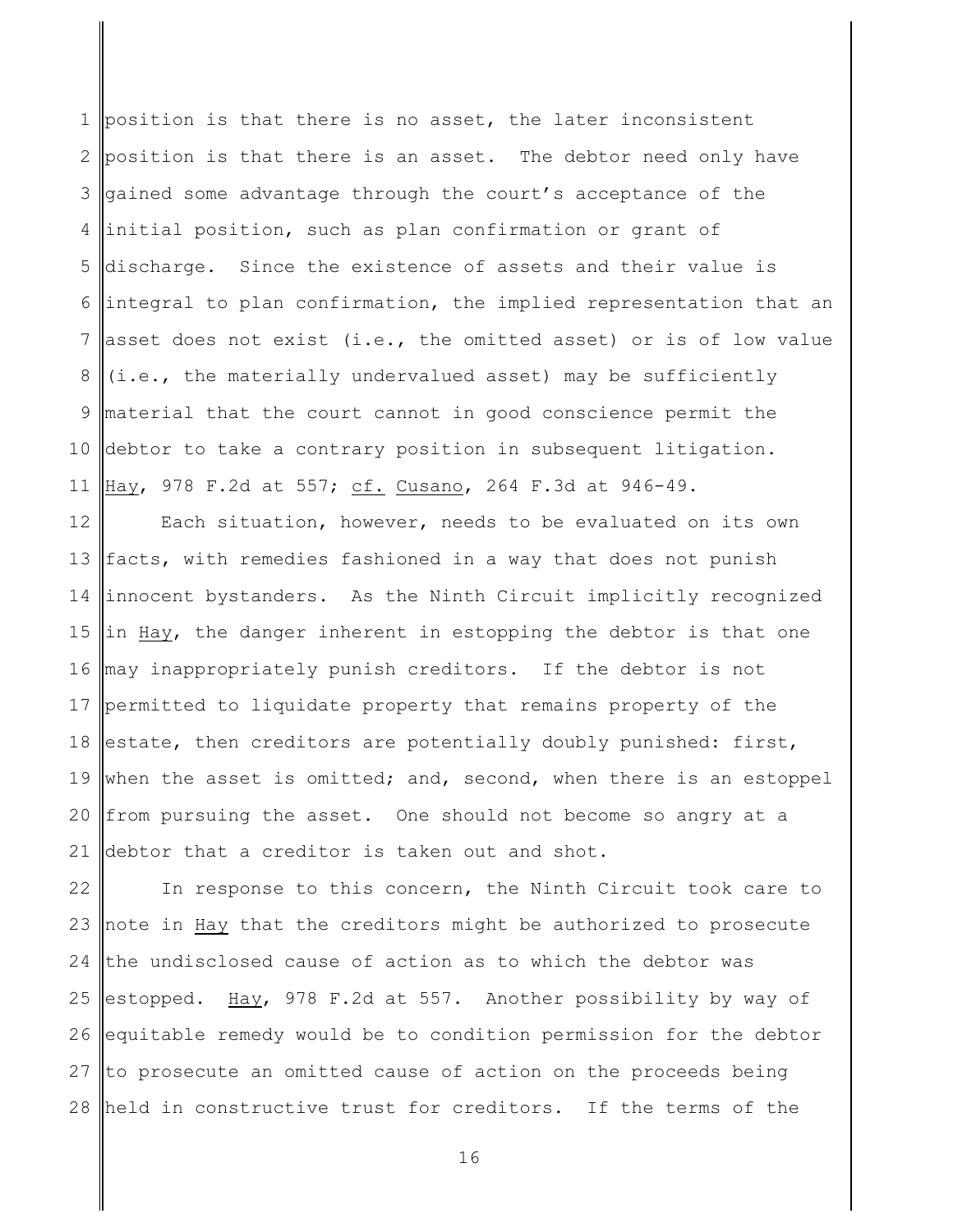1 2 3 4 5 confirmed plan (as here) are such that the proceeds would, in any event, go to creditors, then there may be no need for estoppel. See Robert F. Dugas, Note, Honing a Blunt Instrument: Refining the Use of Judicial Estoppel in Bankruptcy Nondisclosure Cases, 59 VAND. L. REV. 205, 249-52 (2006).

6 7 8 9 10 11 12 13 14 15 16 17 18 19 20 21 22 23 24 As noted, Cusano was necessarily decided in light of existing circuit precedent, including Hay and Hamilton, and is best understood as achieving a judicial estoppel consistent with the prior precedent of Hay. In relevant part, the court of appeals ruled that the district court did not abuse discretion when it refused to proceed with unscheduled prepetition causes of action unless the bankruptcy court revisited the chapter 11 case and then dismissed as to those causes of action after the bankruptcy court refused (in a decision that appears to be an estoppel and that was not appealed) to afford belated relief to the debtor. The debtor was plainly overreaching, having, in the words of the district court, "vastly undervalued" the underlying songrights at \$1,521 in connection with chapter 11 plan confirmation that, in light of the debtor's later lawsuit, appeared to have cheated creditors in a manner that could bring discredit upon the courts. Nevertheless, the court of appeals struck a balance by permitting the debtor to pursue causes of action that accrued postpetition, thereby reversing the district court to that extent. Cusano, 264 F.3d at 946-49.

25 26 27 28 Although not explicitly a judicial estoppel decision, the Cusano result is consistent with Hay and Hamilton and makes sense only as a judicial estoppel decision. Moreover, the Cusano panel was not privileged to ignore the precedent established by Hay and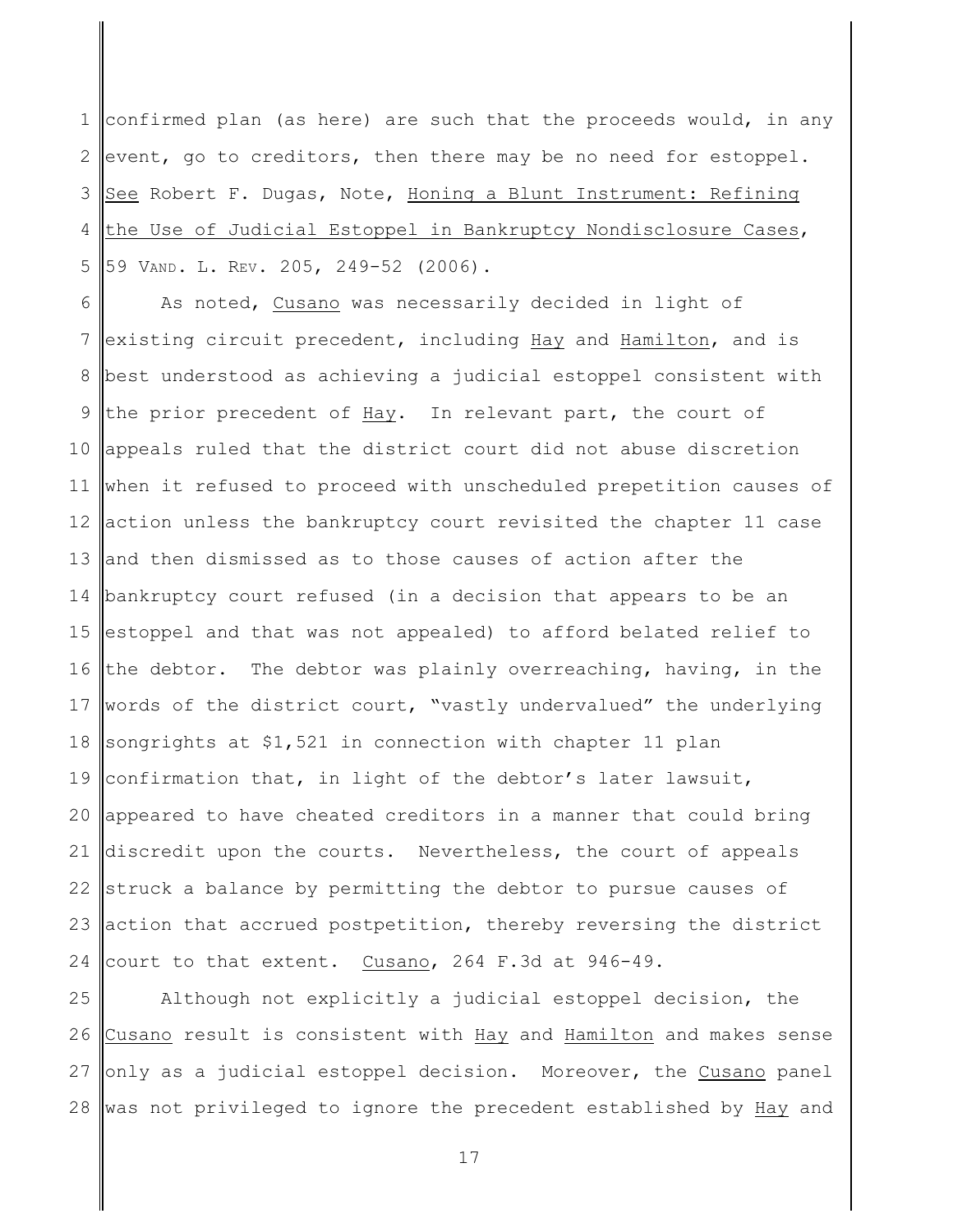1 2 Hamilton, and we are bound by the agglomeration of precedent, which obliges us to harmonize all the cases.

3 4 5 6 The harmonized rule is straightforward: the debtor in whom all property of the estate has been vested by virtue of  $\frac{1}{2}$  1141(d)  $\parallel$ may, in appropriate circumstances, be subjected to equitable constraints with respect to such property.

III

9 10 11 12 13 14 The bankruptcy court ruled that the "ride through" doctrine developed under the Bankruptcy Act of 1898 survives and applies to an executory contract that is neither assumed nor rejected under 11 U.S.C.  $\frac{1}{5}$  365(a) during the course of a chapter 11 case in which a plan is confirmed.<sup>8</sup> The First, Second, and Fifth Circuits have reached the same conclusion. So do we.

15

7

8

16

A

17 18 19 20 When the Bankruptcy Code is viewed through the prism of  $\S$ § 365(a), 365(d)(1), 365(d)(2), and 1123(b)(2), it contemplates three alternatives with respect to executory contracts in chapter 11 cases: assume, reject, or no action.

21

Section 365(a) provides that the trustee "may assume or

23 24 25 26 27 28  $8$  Although we accept the parties' agreement that the Licensing Agreement is an executory contract, the question is not free from doubt. Nonexclusive licenses are not necessarily executory. Otto Preminger Films, Ltd. v. Qintex Entm't, Inc. (In re Qintex Entm't, Inc.), 950 F.2d 1492, 1495-96 (9th Cir. 1991). Whether the contract is executory depends on whether material unperformed obligations remain for both parties. If not executory, then the license, which requires Diamond Z to pay money to JZ, is merely a JZ asset as to which assumption or rejection would be irrelevant.

<sup>22</sup>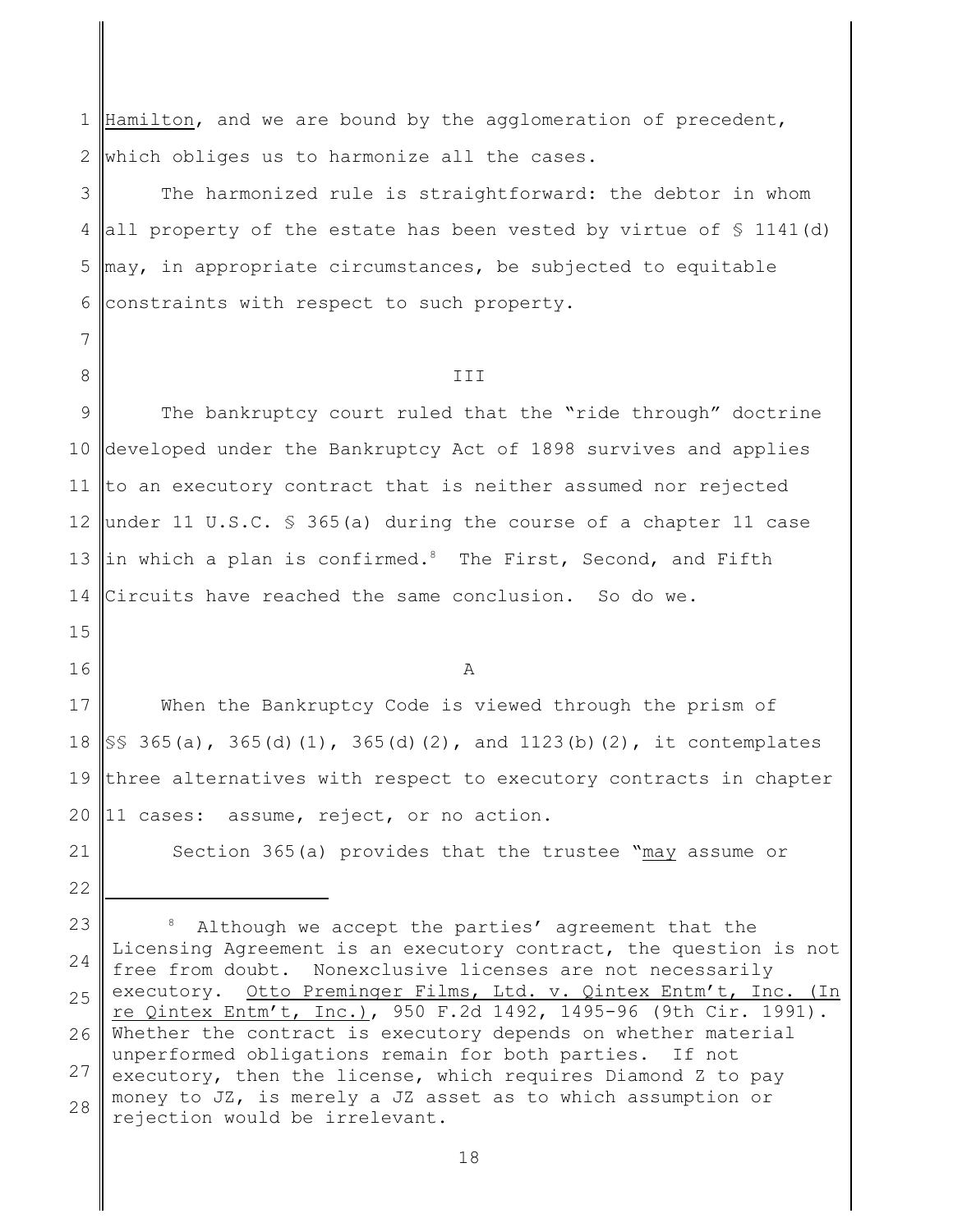1 reject" an executory contract. 11 U.S.C. § 365(a) (emphasis 2 3 4 5 supplied).<sup>9</sup> This language is permissive, not mandatory. By not saying "must either assume or reject," the Code leaves open the "no-action" possibility of neither assuming nor rejecting an executory contract.

6 7 8 9 Similarly, assumption or rejection of an executory contract through a chapter 11 plan is permissive ("plan may provide"), not mandatory. 11 U.S.C.  $\frac{1}{2}$  1123(b)(2).<sup>10</sup> This also leaves open the "no-action" possibility and affords room for "ride through."

10 11 12 13 14 15 In all chapters except chapter 7, an executory contract "may" be assumed or rejected at any time before plan confirmation. A party to such a contract is entitled to seek an earlier decision by requesting that the court fix an earlier deadline to a determination to be made, but the court is not required to grant such a request. 11 U.S.C.  $\frac{1}{5}$  365(d)(2); Fed. R.

16

17

18

19

20

22

23

24

25

26

(a) Except as provided in sections 765 and 766 of this title and in subsections (b), (c), and (d) of this section, the trustee, subject to the court's approval, may assume or reject any executory contract or unexpired lease of the debtor.

21 11 U.S.C. § 365(a) (emphasis supplied).

 $10$  Section 1123(b)(2) provides:

(b) Subject to subsection (a) of this section, a plan may  $\cdot$ ... (2) subject to section 365 of this title, provide for the assumption, rejection, or assignment of any executory contract or unexpired lease of the debtor not previously rejected under such section;

27 28 11 U.S.C. § 1123(b)(2) (emphasis supplied). The same provision also applies in chapters 9, 12, and 13. 11 U.S.C. §§ 901(a) (incorporating § 1123(b)), 1222(b)(6) & 1322(b)(7).

 $9$  Section 365(a) provides: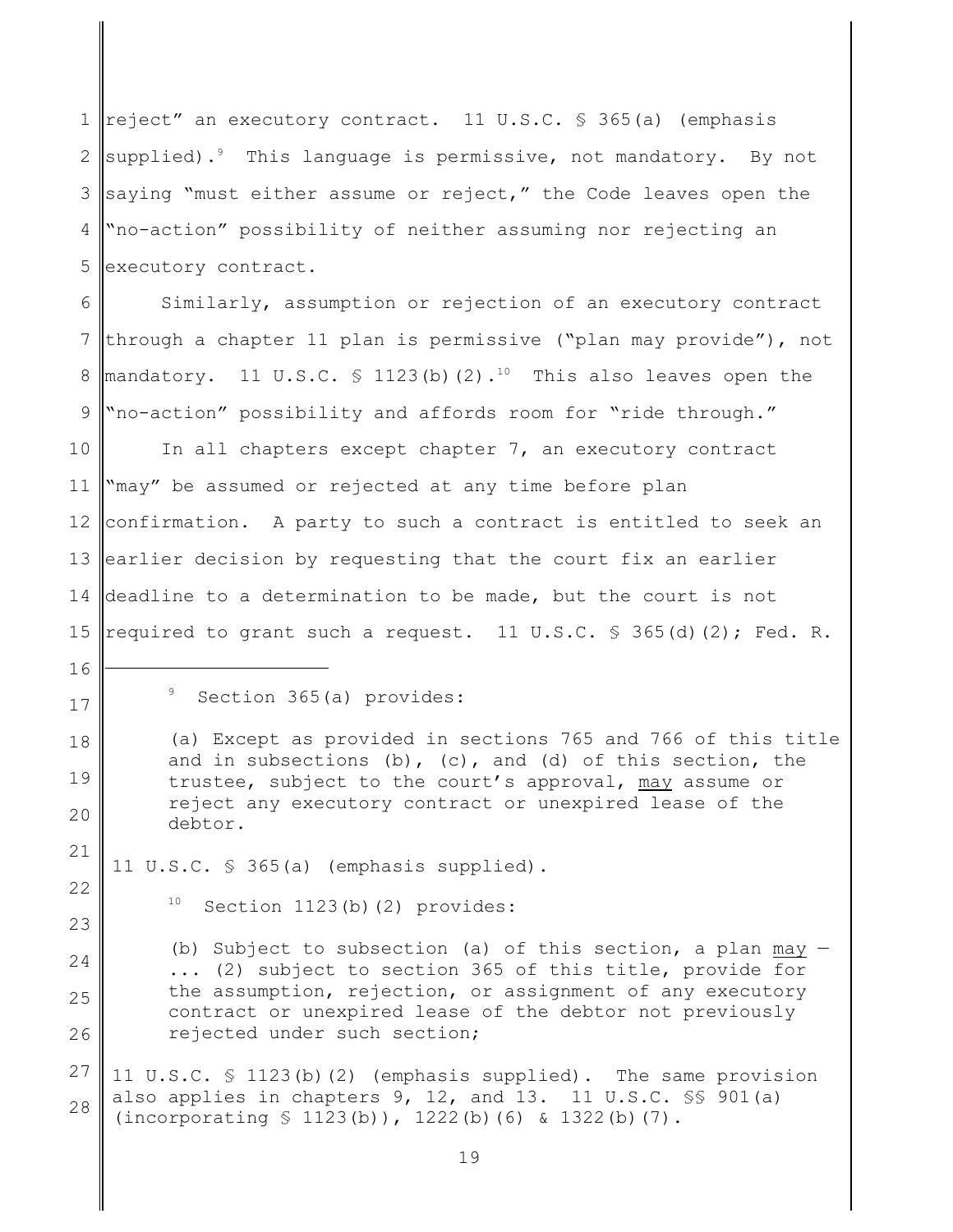| $\mathbf 1$    | Bankr. P. 6006(b). <sup>11</sup> As with $\frac{1}{5}$ 365(a) and 1123(b)(2), the                                        |
|----------------|--------------------------------------------------------------------------------------------------------------------------|
| $\mathbf{2}$   | language of $\frac{1}{5}$ 365(d)(2) is permissive - the operative verb                                                   |
| 3              | phrases being "may assume or reject" and "may order the trustee                                                          |
| $\overline{4}$ | to determine" - in a manner that leaves room for "ride through."                                                         |
| 5              | The flexibility preserved for chapters 9, 11, 12 and 13 with                                                             |
| 6              | respect to executory contracts emerges in even greater relief                                                            |
| 7              | when contrasted with the more rigid regime imposed on chapter 7                                                          |
| $\,8\,$        | cases by $\S$ 365(d)(1): "if the trustee does not assume or reject                                                       |
| $\mathcal{G}$  | an executory contract $\ldots$ , then such contract $\ldots$ is deemed                                                   |
| 10             |                                                                                                                          |
| 11             |                                                                                                                          |
| 12             |                                                                                                                          |
| 13             | 11<br>Section 365(d)(2) provides:                                                                                        |
| 14             | (d) $(2)$ In a case under chapter 9, 11, 12, or 13 of this<br>title, the trustee may assume or reject an executory       |
| 15             | contract or unexpired lease of residential real property or                                                              |
| 16             | of personal property of the debtor at any time before the<br>confirmation of a plan but the court, on the request of any |
| 17             | party to such contract or lease, may order the trustee to<br>determine within a specified period of time whether to      |
| 18             | assume or reject such contract or lease.                                                                                 |
| 19             | 11 $U.S.C. \$ 365(d) (2)$ (emphasis supplied).                                                                           |
| 20             | Rule 6006(b) provides a procedure to a party to the request                                                              |
| 21             | contemplated by $$365(d)(2)$ :                                                                                           |
| 22             | (b) Proceeding to require trustee to act. A proceeding by a<br>party to an executory contract or unexpired lease in a    |
| 23             | chapter 9 municipality case, chapter 11 reorganization case,                                                             |
| 24             | chapter 12 family farmer's debt adjustment case, or chapter<br>13 individual's debt adjustment case, to require the      |
| 25             | trustee, debtor in possession, or debtor to determine<br>whether to assume or reject the contract or lease is            |
| 26             | governed by Rule 9014.                                                                                                   |
| 27             | Fed. R. Bankr. P. 6006(b).                                                                                               |
| 28             | 20                                                                                                                       |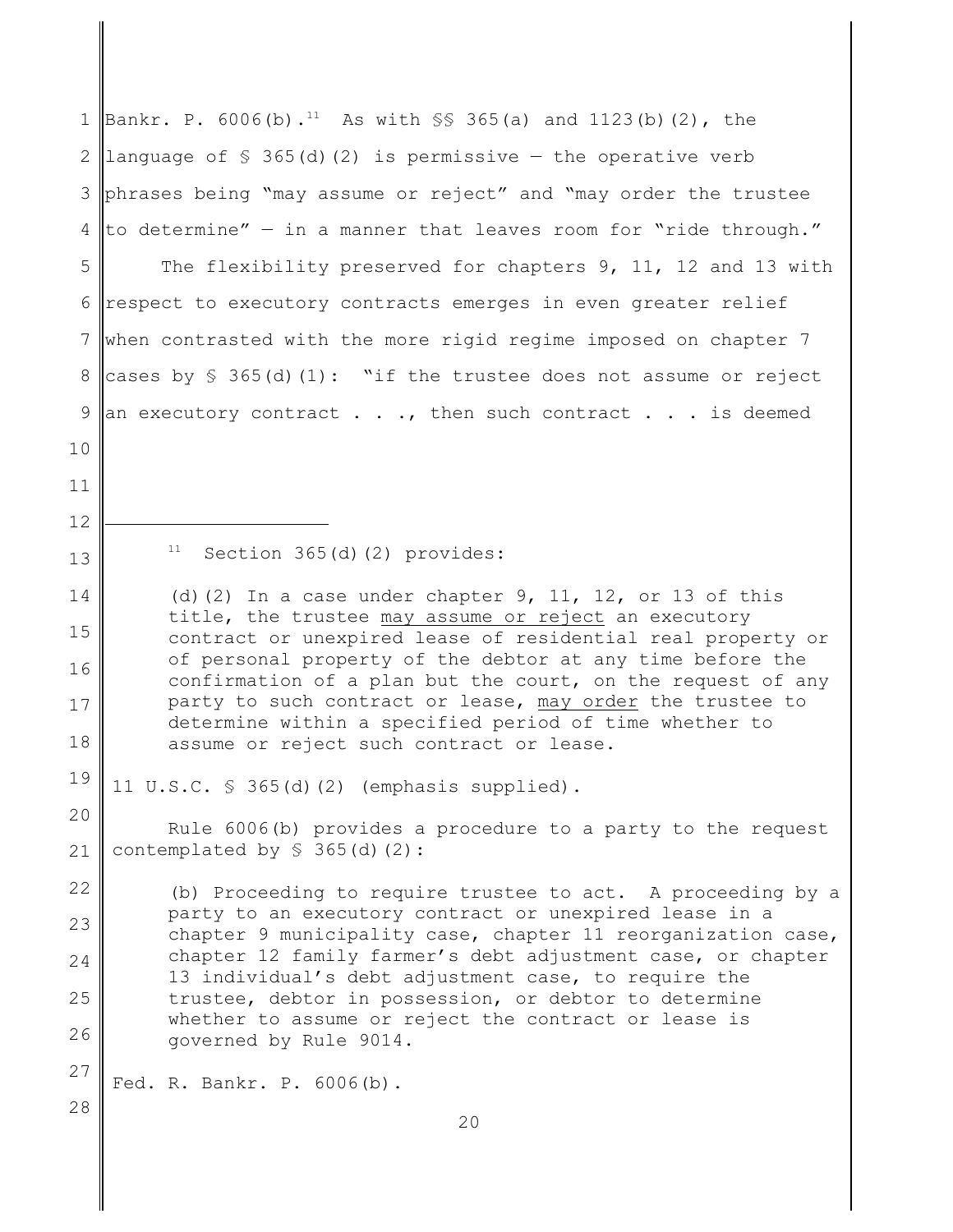1  $\lVert$ rejected." 11 U.S.C. § 365(d)(1).<sup>12</sup>

2 3 4 5 A similarly restrictive regime applies in all chapters to unexpired leases of nonresidential real property under which the debtor is lessee: "if the trustee does not assume or reject" an unexpired lease, then it is "deemed rejected."<sup>13</sup>

What is significant for our purposes about the more rigid

7

8

15

16

17

18

19

20

22

23

24

25

26

27

6

 $12$  Section 365(d)(1) provides:

9 10 11 12 13 (d)(1) In a case under chapter 7 of this title, if the trustee does not assume or reject an executory contract or unexpired lease of residential real property or of personal property of the debtor within 60 days after the order for relief, or within such additional time as the court, for cause, within such 60-day period, fixes, then such contract or lease is deemed rejected.

14 11 U.S.C. § 365(d)(1).

> <sup>13</sup> Although § 365(d)(4) was restructured by BAPCPA, the above-quoted operative language survived:

(d)(4) Notwithstanding paragraphs (1) and  $(2)$ , in a case under any chapter of this title, if the trustee does not assume or reject an unexpired lease of nonresidential real property under which the debtor is the lessee within 60 days after the date of the order for relief, then such lease is deemed rejected, and the trustee shall immediately surrender such nonresidential real property to the lessor.

21 11 U.S.C. § 365(d)(4) (emphasis supplied).

BAPCPA amended  $$ 365(d) (4)$  as follows:

(d)(4)(A) Subject to subparagraph  $(B)$ , an unexpired lease of nonresidential real property under which the debtor is the lessee shall be deemed rejected, and the trustee shall immediately surrender that nonresidential real property to the lessor, if the trustee does not assume or reject the unexpired lease by the earlier of [times omitted and subparagraph (B) time extension provision omitted].

28 11 U.S.C. § 365(d)(4) (Supp. 2005) (emphasis supplied).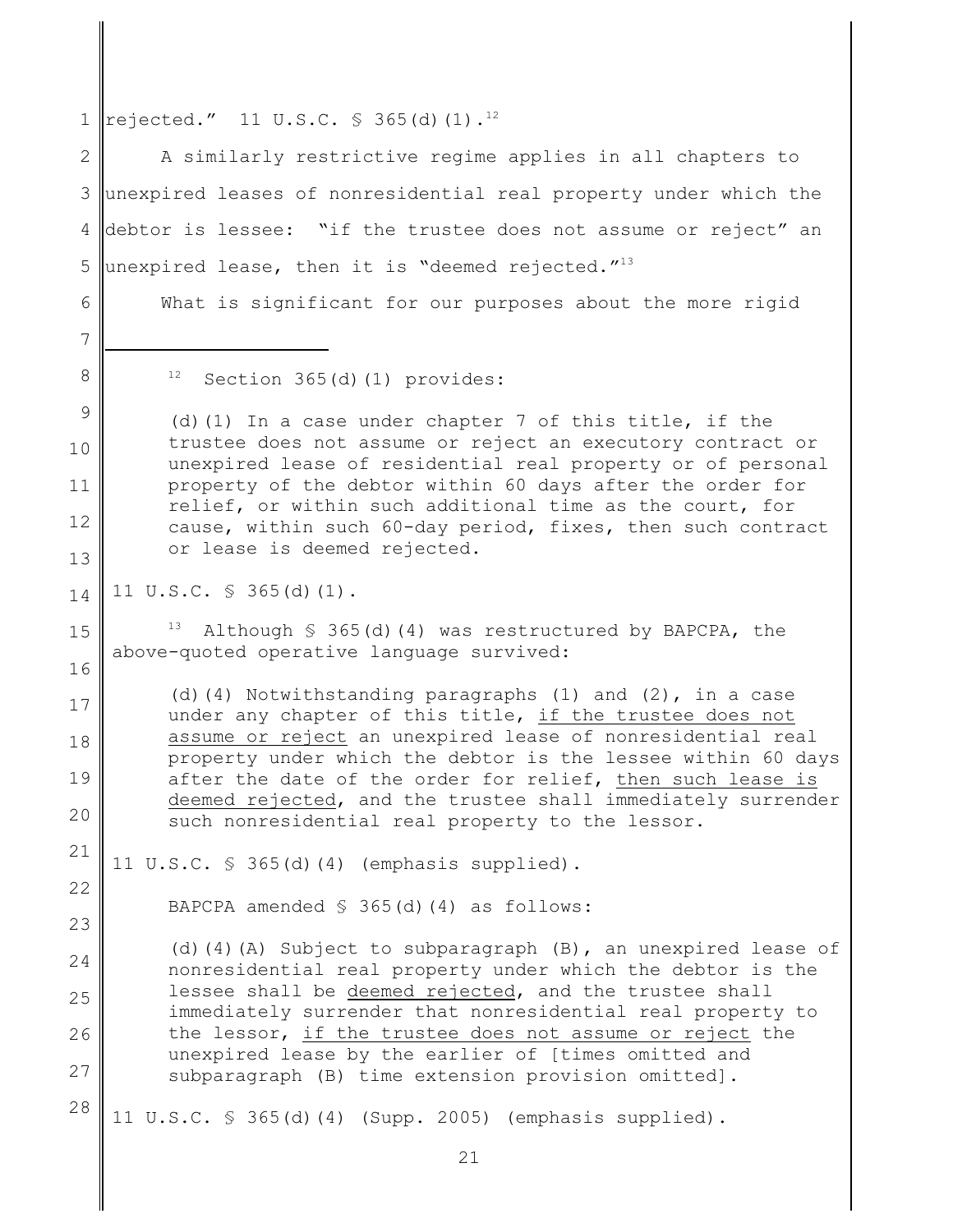1 2 3 4 5 6 7 8 provisions pertaining to chapter 7 and to leases of nonresidential real property, is that they illuminate the greater flexibility that Congress afforded in chapter 11 (and 9, 12, and 13) cases with respect to executory contracts. An executory contract that is not assumed in a chapter 11 case is not "deemed rejected." As a matter of straightforward statutory construction, it follows that some other alternative, i.e. "ride through," must be available. $14$ 

## 9 10

B

11 12 13 14 15 16 17 18 19 20 21 22 23 The "ride through" or "pass through" doctrine was well established under the former Bankruptcy Act of 1898. It applied to all contracts and not merely those contracts that were executory. The failure affirmatively to assume an executory contract did not result in rejection, and the contract continued in effect. E.g., Federal's Inc. v. Edmonton Inv. Co., 555 F.2d 577, 579 (6th Cir. 1977); Smith v. Hill, 317 F.2d 539, 542 n.6 (9th Cir. 1963) (chapter XI); Consol. Gas, Elec. Light, & Power Co. v. United Rys. & Elec. Co., 85 F.2d 799, 805 (4th Cir. 1936) (§ 77B) ("Consolidated Gas"); 8 JAMES WM. MOORE ET AL., COLLIER ON BANKRUPTCY § 3.15[6] (14th ed. 1978) ("contract can only be rejected by affirmative action ... Unless so rejected, the contract continues in effect") ("COLLIER 14th ed.").

24

25

26

27

28

The classic statement of the "ride through" doctrine appears

 $14$  We express no view regarding the meaning and consequences of "deemed rejected" executory contracts in chapter 7. Arguably, "deemed rejected" and "actually rejected" are separate concepts.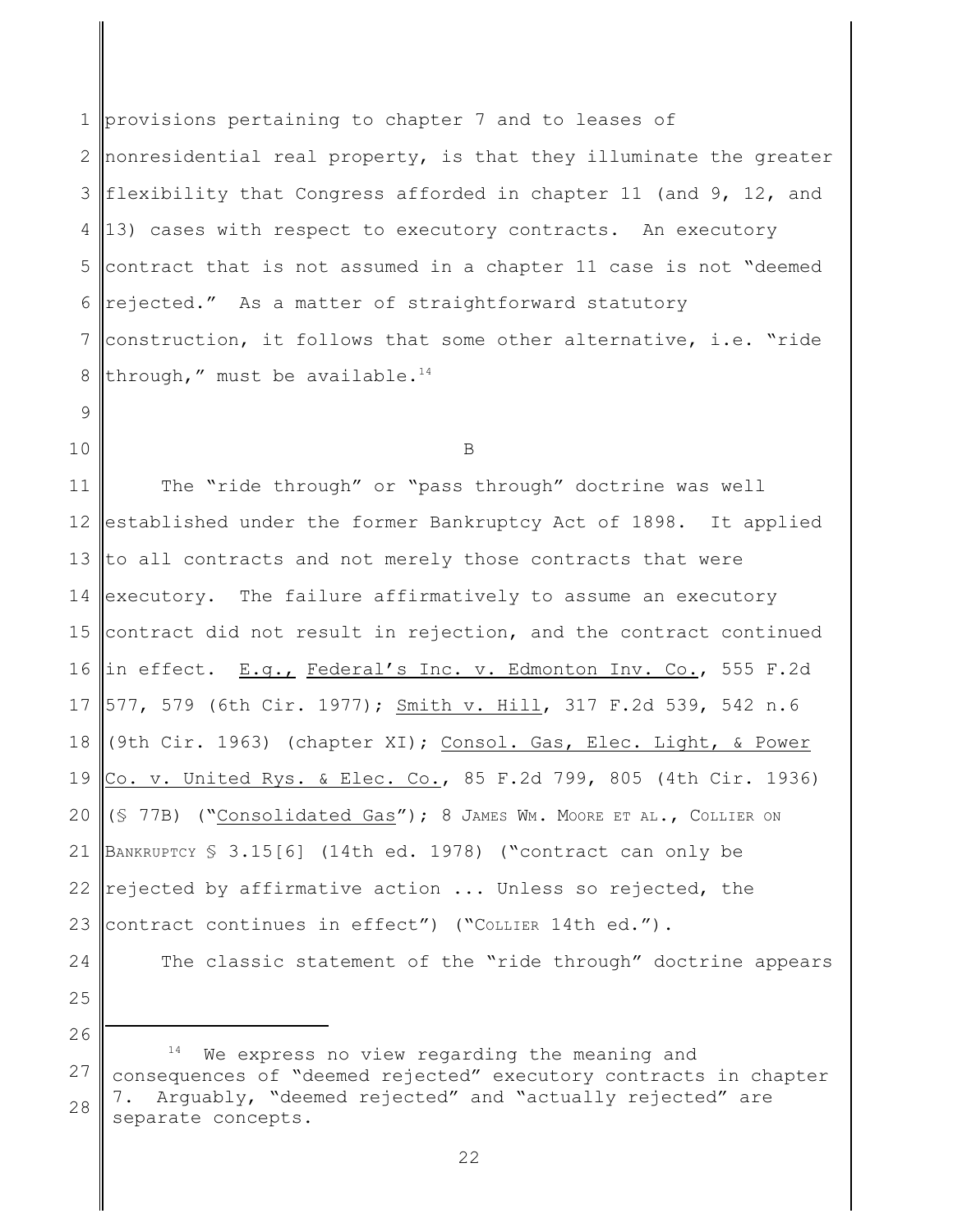1 2 3 4 5 in Consolidated Gas: where there is no breach or default in an executory contract as of the commencement of the case, the contract remains in force unless it is rejected and, if not rejected, "passes with other property to the reorganized" debtor. Consol. Gas, 88 F.2d at 805.

6 7 8 9 10 11 12 13 14 15 16 17 18 19 Permitting a contract to remain effective as between the contracting parties by way of "ride through" was a practical way of dealing with situations in which the debtor would continue as an operating entity. But it was of little help when one preferred to structure a reorganization in different ways. The obstacles and lack of flexibility posed by the need either to leave unexpired leases and executory contracts intact as between the original contracting parties or to obtain consent from the counterparties, led to the creation under the former Bankruptcy Act of a general ability to assume and assign a contract or unexpired lease. This new authority to assume and assign without a counterparty's permission facilitated reorganization structures that used another entity as a vehicle to receive some or all of the business. 8 COLLIER 14th ed., § 3.15[6].

20 21 22 23 24 The statutory authority to assume or assign contracts was carried forward into the 1978 Bankruptcy Code at § 365. The question, then, is whether the "ride through" doctrine, which actually stated the underlying default rule, survived. We hold that it did survive.

25

26

C

27 28 A key rule of construction for the 1978 Bankruptcy Code is that doctrines developed under the former Bankruptcy Act are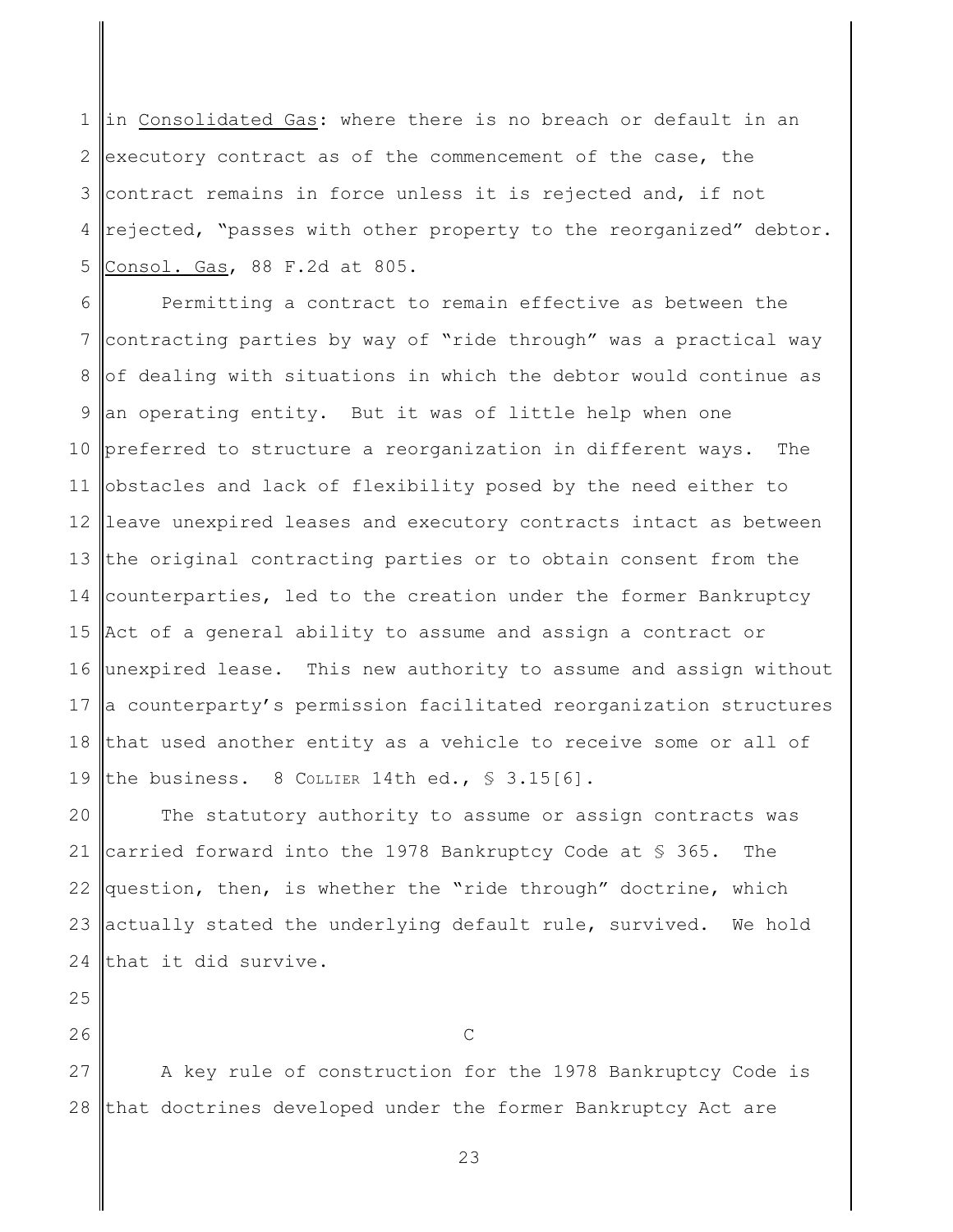1 2 3 4 5 6 presumed to continue to apply under the Bankruptcy Code except to the extent Congress indicated a contrary intent. See, e.g., Kelly v. Robinson, 479 U.S. 36, 47 (1986). Nothing in the Bankruptcy Code or its legislative history suggests that Congress was altering the basic approach of assumption, rejection, and "ride-through" as alternatives.

7 8 9 10 11 12 Decisions under the Bankruptcy Code confirm the continued vitality of the "ride through" alternative. See, e.g., NLRB v. Bildisco & Bildisco, 465 U.S. 513, 546 n.12 (1984) (Brennan, J.) ("Bildisco") (if neither accepted nor rejected, "it will 'ride through' the bankruptcy proceeding and be binding on the debtor even after a discharge is granted").

13 14 15 16 17 18 The First, Second, and Fifth Circuits have recognized the "ride through" alternative. Stumpf v. McGee (In re O'Connor), 258 F.3d 392, 404 (5th Cir. 2001); Boston Post Rd. Ltd. P'ship v. FDIC (In re Boston Post Rd. Ltd. P'ship), 21 F.3d 477, 484 (2d Cir. 1994); Pub. Serv. Co. of N.H. v. N.H. Elec. Coop., Inc. (In re Pub. Serv. Co. of N.H.), 884 F.2d 11, 14-15 (1st Cir. 1989).

19 20 21 In our own circuit, the question has been examined in a well-reasoned bankruptcy court opinion. In re Hernandez, 287 B.R. 795, 799-803 (Bankr. D. Ariz. 2002) (Hollowell, J.).

22 23 24 25 26 27 28 The Collier treatise similarly opines that an executory contract that is neither assumed nor rejected survives in cases other than in chapter 7, noting that the utility of the doctrine may be limited to situations in which the debtor continues as an operating entity. 3 ALAN N. RESNICK & HENRY J. SOMMER, EDS., COLLIER ON BANKRUPTCY ¶ 365.04[2][d] (15th ed. rev. 2007) ("COLLIER 15th ed."). Another reason to conclude that the "ride through"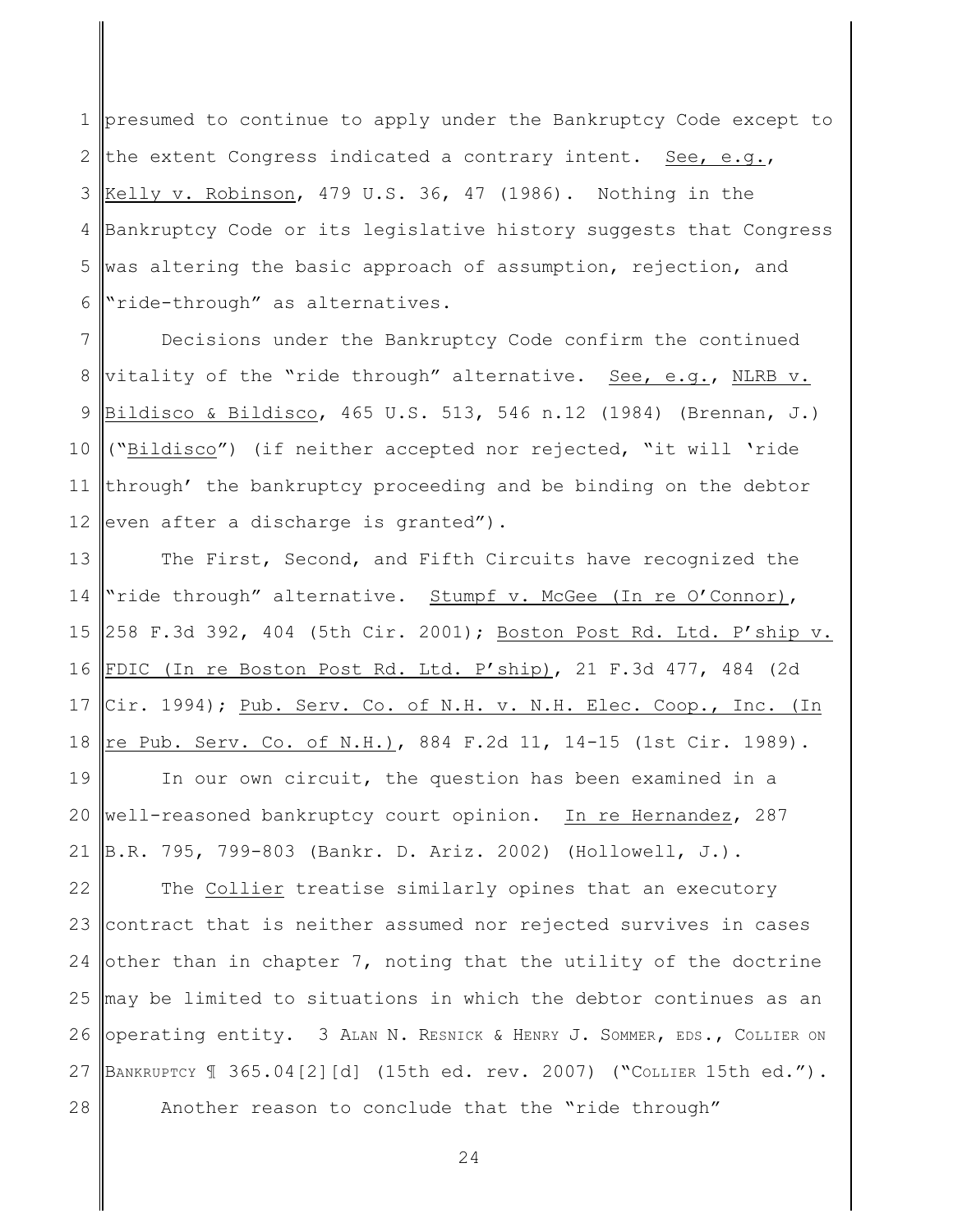1 2 3 4 5 6 7 8 alternative survives is that not all contracts are executory, and the boundary between executory and non-executory is vague. Contracts that are not executory do not need to be assumed in order to remain in effect and typically are viewed as assets or liabilities in bankruptcy. The Bankruptcy Code provisions dealing with assumption and assignment  $-$  e.g., 11 U.S.C. §§ 365 and  $1123(b)$  – are addressed to executory contracts and unexpired leases and make no mention of contracts that are not executory.

9 10 11 12 13 14 The absence of a bright-line boundary between executory and non-executory contracts creates a zone of uncertainty that would be a trap for the unwary without the "ride through" alternative. At best, the concepts of executory and non-executory share the same boundary as the difference between contract breaches that are material and not material  $-$  easy to say, but hard to apply.

15 16 17 18 19 20 21 22 23 24 25 26 The standard understanding of the term "executory contract" in the Bankruptcy Code is the so-called "Countryman definition" that turns on the dichotomy of material or not material: whether the contract requires further performance from each party, the nonperformance of which would be a material breach. E.g., Bildisco, 475 U.S. at 522-23 n.6; Vern Countryman, Executory Contracts in Bankruptcy: Understanding "Rejection," 57 MINN. L. REV. 439, 446 (1973) ("A contract under which the obligation of both the bankrupt and the other party to the contract are so far unperformed that the failure of either to complete performance would constitute a material breach excusing performance of the other"); 3 COLLIER 15th ed. ¶ 365.02[1].

27 28 The Countryman definition is law of this circuit. Unsecured Creditors' Committee v. Southmark Corp. (In re Robert L. Helms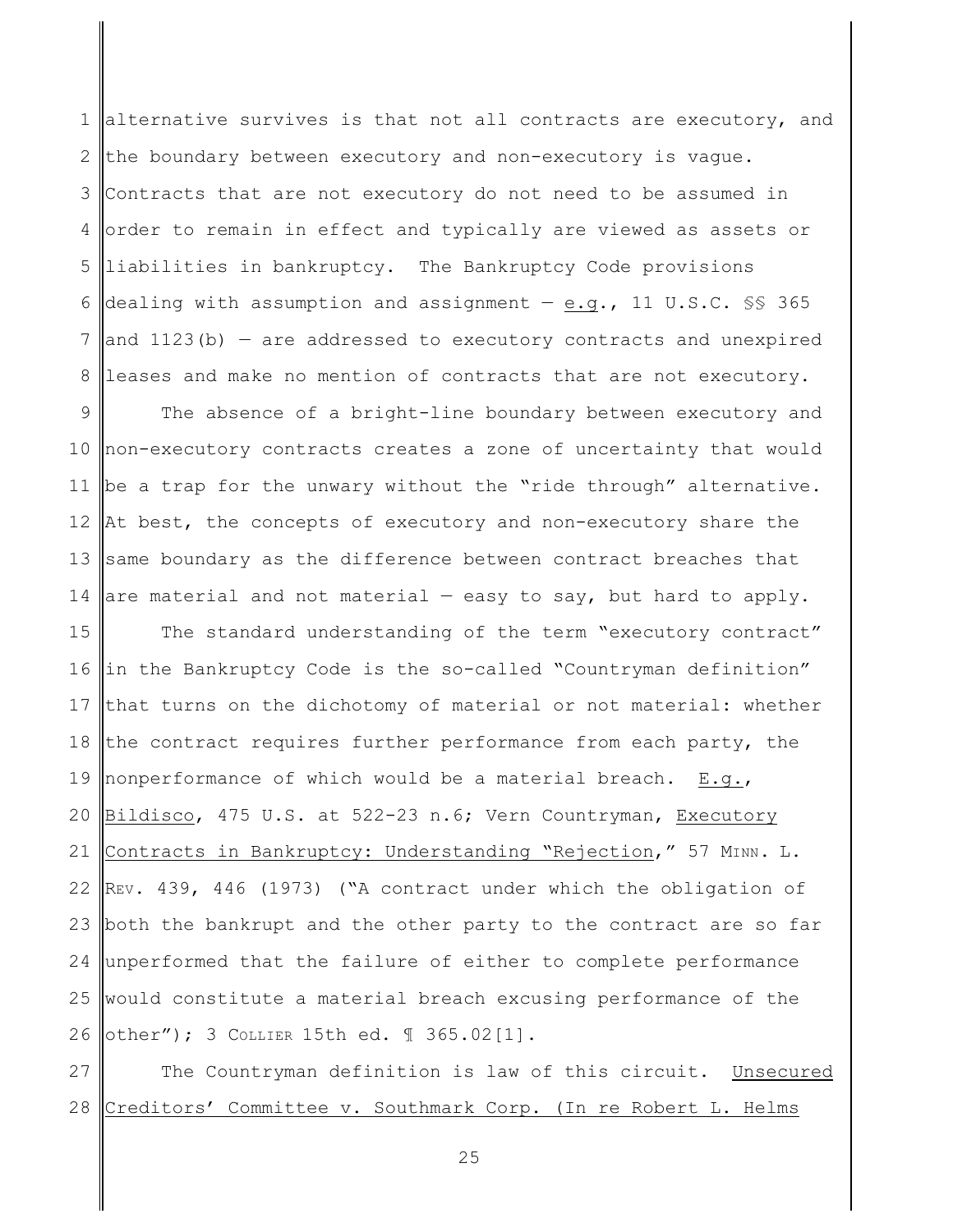1 2 3 4 5 6 7 8 9 Constr. & Dev. Co.), 139 F.3d 702, 705 (9th Cir. 1998) (en banc). Under the Countryman definition, a contract on which the debtor owes no further duties is not executory. A nonexclusive license is an example of a contract that would not be executory if there is no performance (including performance of negative covenant) remaining for the licensor that could lead to material breach. Another example is a contract for sale of goods where the debtor fully performed when it delivered the goods and is merely collecting installment payments.

10 11 12 13 14 The statutory lacuna for contracts that are not executory is conveniently filled by the "ride though" doctrine. As with other settled doctrines, Congress presumably regarded the "ride through" doctrine as so well established that it did not merit particularized treatment in the Bankruptcy Code.

15 16 17 18 19 20 If "ride through" is available for contracts that are not executory, then the question becomes whether "ride through" is also an alternative in the case of executory contracts. As previously explained, straightforward statutory construction of § 365 and related provisions is consonant with continuing vitality of the "ride through" alternative.

21

22

23

IV

24 25 26 27 Diamond Z perceives error in the holding that the state law cause of action is not property of the estate because it did not accrue until the contract was breached, which did not occur until after the chapter 11 case was closed.

28

Diamond Z's theory is that if the state law cause of action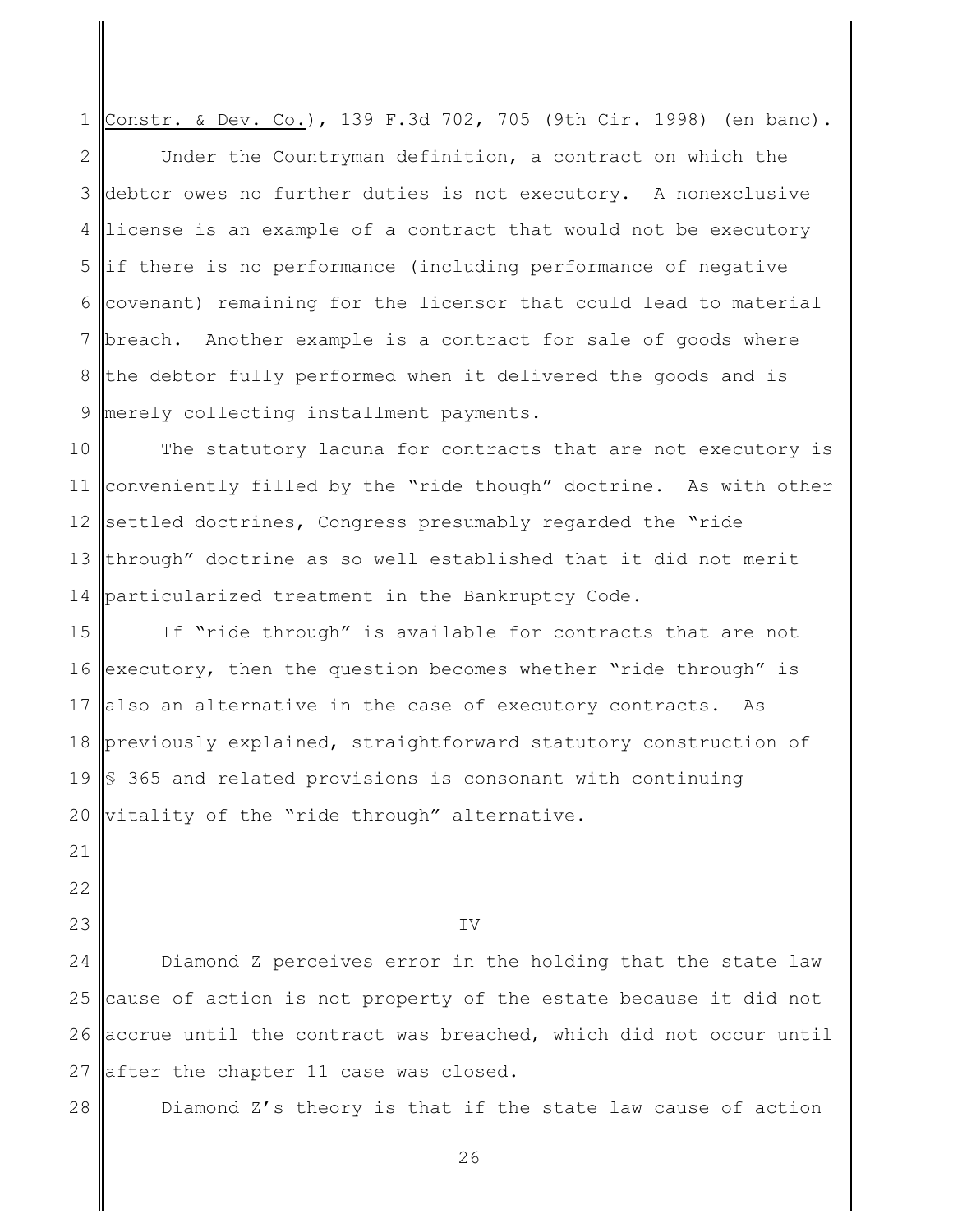1 2 3 accrued prior to plan confirmation and was not disclosed, then it remains as property of the estate by virtue of  $\frac{1}{5}$  554(d), which Diamond Z assumes would pull the carpet from under JZ's standing.

4 5 6 7 Our conclusion that JZ has standing by virtue of  $\S$  1141(b) vesting to control property that remains as property of the estate after the chapter 11 case was closed renders moot any debate over whether the subject cause of action is such property.

8 9

V

10 11 12 Diamond Z argues that JZ's nondisclosure of the license judicially estops JZ from prosecuting the state court action. But Diamond Z does not attempt to show its hands are clean.

13 14 15 16 The bankruptcy court cogently explained why it perceived no basis to impose judicial estoppel against JZ in the matter pending before it. We perceive no abuse of discretion in not estopping JZ from proceeding in bankruptcy court.

17 18 19 20 As to whether a different result should pertain in the state court, the bankruptcy court correctly noted that the decision to apply estoppel belongs to the court in which the estoppel would occur. That ruling was correct.

21

22

## CONCLUSION

23 24 25 26 27 28 JZ had standing to prosecute the cause of action based on the undisclosed Licensing Agreement to the extent that it remains in a status of property of the estate because all of the property of the estate vested in JZ pursuant to § 1141(b) upon confirmation of its chapter 11 plan. The contract that was neither assumed nor rejected during the bankruptcy case "rode